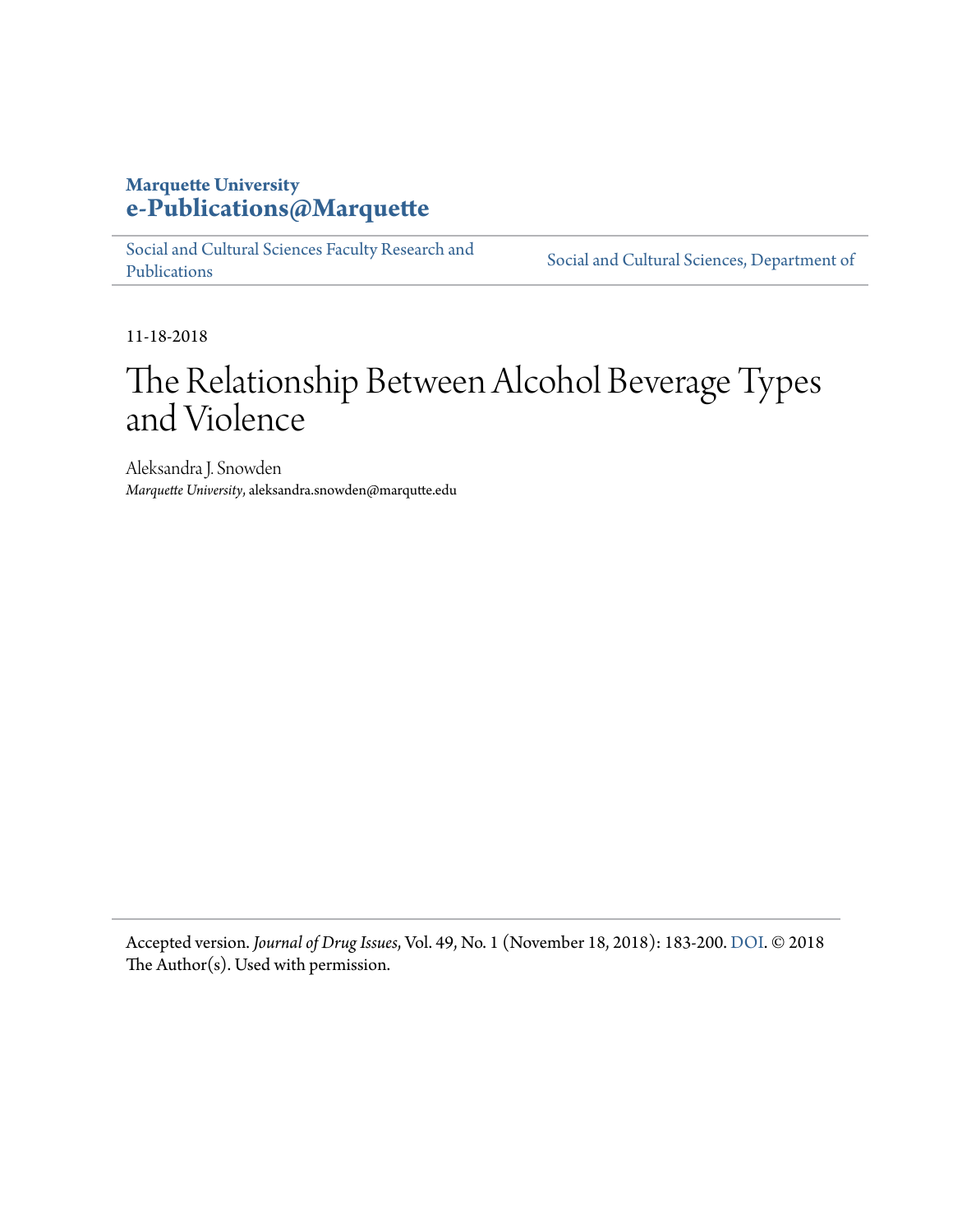**Marquette University**

## **e-Publications@Marquette**

## *Sociology Faculty Research and Publications/College of Arts and Sciences*

*This paper is NOT THE PUBLISHED VERSION;* **but the author's final, peer-reviewed manuscript.** The published version may be accessed by following the link in the citation below.

*Journal of Drug Issues*, Vol. 49, No. 1 (2019): 183-200. DOI. This article is ©SAGE Publications and permission has been granted for this version to appear in [e-Publications@Marquette.](http://epublications.marquette.edu/) SAGE Publications does not grant permission for this article to be further copied/distributed or hosted elsewhere without the express permission from SAGE Publications.

# The Relationship Between Alcohol Beverage Types and Violence

Aleksandra J. Snowden Marquette University, Milwaukee, WI

## Abstract

There is substantial evidence of an ecological association between off-premise alcohol outlets and violence. We know less, however, about how specific beverage types that are sold in the outlets might explain the difference in violence rates across different alcohol outlets. Data on alcohol beverage types were collected for all offpremise alcohol outlets in Milwaukee, Wisconsin, using a systematic social observation instrument. Spatially lagged regression models were estimated to determine whether the variation in alcohol beverage types is related to robbery density net of important neighborhood predictors of crime rates. Availability of all alcohol beverage types (beer, wine, spirits, premixed, single beer, single spirits, single premixed) was positively associated with the density of robberies, net of neighborhood characteristics. Reducing alcohol beverages, regardless of the beverage type, sold at off-premise alcohol outlets may reduce violence in communities.

#### Keywords

alcohol beverage types, alcohol availability robbery, violence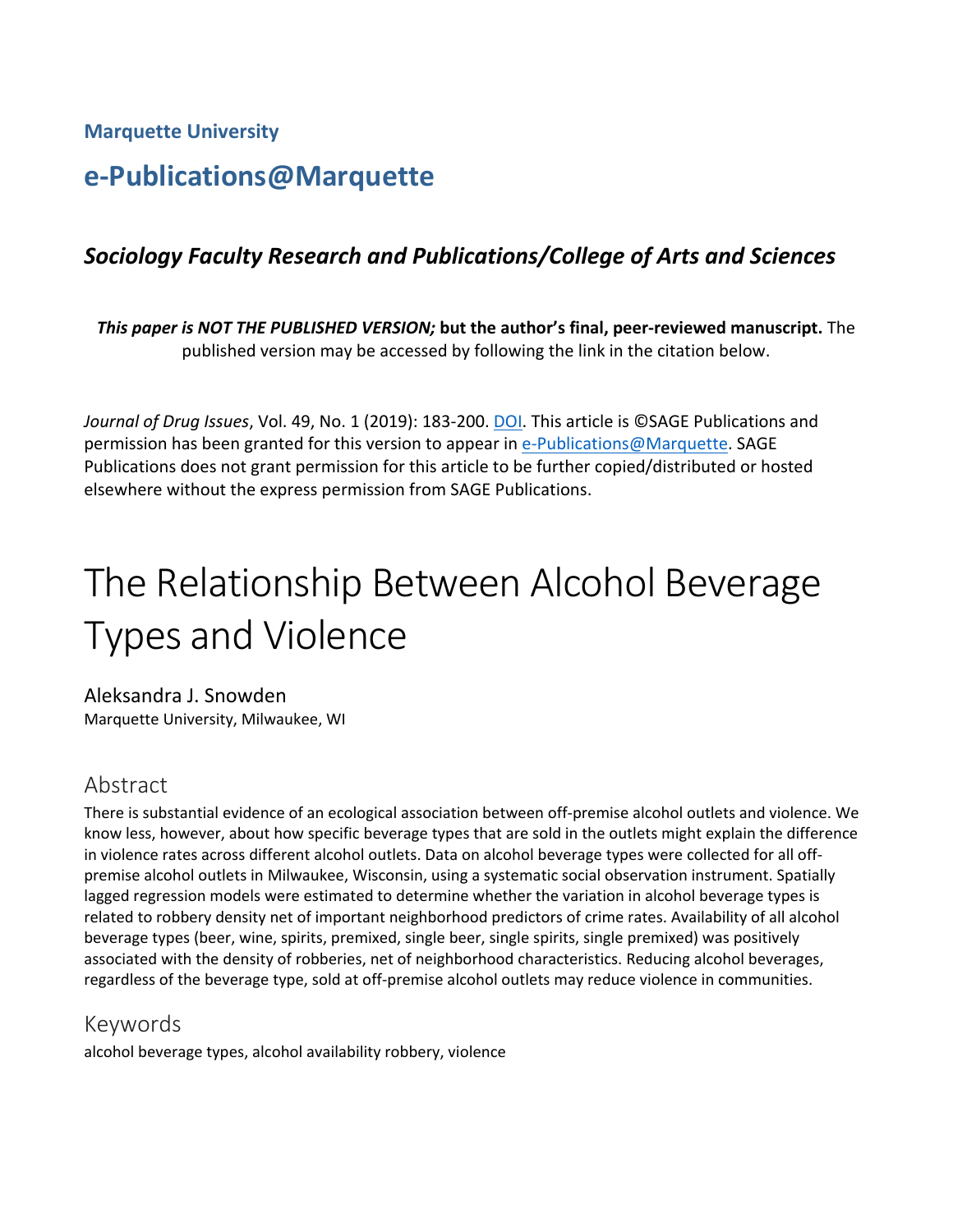## Introduction

The prevalence of interpersonal violence is very high in the United States. The U.S. homicide rate of 5/100,000 population and equally troubling U.S. suicide rate of 14.3/100,000 population present a serious public health problem with high social and economic costs [\(World Health Organization, 2015\)](https://journals.sagepub.com/doi/10.1177/0022042618812406). When interpersonal violence patterns are examined across space, it seems that certain areas and cities within the United States experience a disproportionate amount of violence. In other words, the U.S. violent crime rate of 386.3/100,000 population is somewhat deceiving because for some large U.S. cities, the violent crime rate is many times higher. For example, the Detroit, Michigan, crime rate is more than 5 times higher than the national crime rate (2,047/100,000 population) and the crime rate of other U.S. cities is nearly as high (e.g., Memphis, Tennessee, violent crime rate is 1,820/100,000 population; Baltimore, Maryland, violent crime rate is 1,780/100,000 population; and Milwaukee, Wisconsin, violent crime rate is 1,533/100,000 population) [\(U.S. Department of](https://journals.sagepub.com/doi/10.1177/0022042618812406)  [Justice, 2016\)](https://journals.sagepub.com/doi/10.1177/0022042618812406).

Considering area-level violence rates, one could explain the variation in violence based on the neighborhood characteristics of the area, as well as the types of places that are licensed to operate in the area. Drawing from the social disorganization theory framework, it is to be expected that some areas have higher violence rates as a result of poverty, ethnic heterogeneity, and population turnover in the areas [\(Shaw & McKay, 1942\)](https://journals.sagepub.com/doi/10.1177/0022042618812406). These characteristics create reduced collective efficacy and affect the ability of community residents to organize and control undesirable behavior, including crime [\(Sampson & Groves, 1989;](https://journals.sagepub.com/doi/10.1177/0022042618812406) [Sampson, Morenoff, & Gannon-Rowley,](https://journals.sagepub.com/doi/10.1177/0022042618812406)  [2002;](https://journals.sagepub.com/doi/10.1177/0022042618812406) [Sampson, Raudenbush, & Earls, 1997\)](https://journals.sagepub.com/doi/10.1177/0022042618812406). Importantly, socially disorganized areas seem to have disproportionately higher availability of alcohol outlets [\(Snowden, 2016\)](https://journals.sagepub.com/doi/10.1177/0022042618812406), and, therefore, any investigation of area-level violence rates warrants including not only neighborhood characteristics but also alcohol availability measures in the analyses. Area-level violence rates may be related to the extent to which the areas also host particular places (such as alcohol outlets) that attract motivated offenders in search of vulnerable victims, and which lack capable guardians [\(Cohen & Felson, 1979\)](https://journals.sagepub.com/doi/10.1177/0022042618812406). For example, on-premise alcohol outlets may serve as crime attractors [\(Brantingham & Brantingham, 1995\)](https://journals.sagepub.com/doi/10.1177/0022042618812406) in late night hours, when motivated offenders look for robbery opportunities at a time when bar or club patrons leave the guarded premises of the outlet, and off-premise outlets may generate crime [\(Brantingham & Brantingham, 1995\)](https://journals.sagepub.com/doi/10.1177/0022042618812406) in early evening hours, when these outlets experience most patron traffic, and provide a suitable time and place for criminal opportunities [\(Snowden, 2018\)](https://journals.sagepub.com/doi/10.1177/0022042618812406).

To be sure, area-level (i.e., zip code, census tract, or block group) examinations of violence suggest that alcohol outlets are the type of places that are important predictors of violence (for a summary of the recent alcohol-violence literature, see [Snowden & Pridemore, 2017\)](https://journals.sagepub.com/doi/10.1177/0022042618812406). Examining the relationship between alcohol outlets (both on-premise and off-premise) and violence in zip code areas in California and controlling for neighborhood characteristics, Gruenewald and colleagues found that high assault rates were positively and significantly related to off-premise outlet density [\(Gruenewald, Freisthler, Remer, LaScala, & Treno, 2006\)](https://journals.sagepub.com/doi/10.1177/0022042618812406). In addition, a recent study of small area units in the Canadian region of Waterloo, Ontario, found that both on-premise and offpremise alcohol outlets were positively associated with violence, net of socioeconomic indicators commonly associated with violence [\(Quick, Law, & Luan, 2017\)](https://journals.sagepub.com/doi/10.1177/0022042618812406). This finding was echoed by a study of Cincinnati, Ohio, block groups that found the density of off-premise outlets to be more strongly related to simple and aggravated assaults, relative to on-premise density [\(Pridemore & Grubesic, 2013\)](https://journals.sagepub.com/doi/10.1177/0022042618812406). Net of neighborhood characteristics, a positive relationship between off-premise alcohol outlets and aggravated assaults was also found in a study of Little Rock, Arkansas, census block groups [\(Berthelot, Brown, & Drawve, 2015\)](https://journals.sagepub.com/doi/10.1177/0022042618812406). In addition, on-premise outlets were positively associated with both aggravated assault and strong-arm aggravated assault, controlling for neighborhood characteristics [\(Berthelot, Brown, & Drawve, 2015\)](https://journals.sagepub.com/doi/10.1177/0022042618812406).

When alcohol outlet types are further disaggregated, such as when on-premises are classified as bars or as restaurants and off-premises are classified as convenience, grocery, or liquor stores, it seems that the different subtypes of on- and off-premise alcohol outlets have different associations with violence. First, it seems that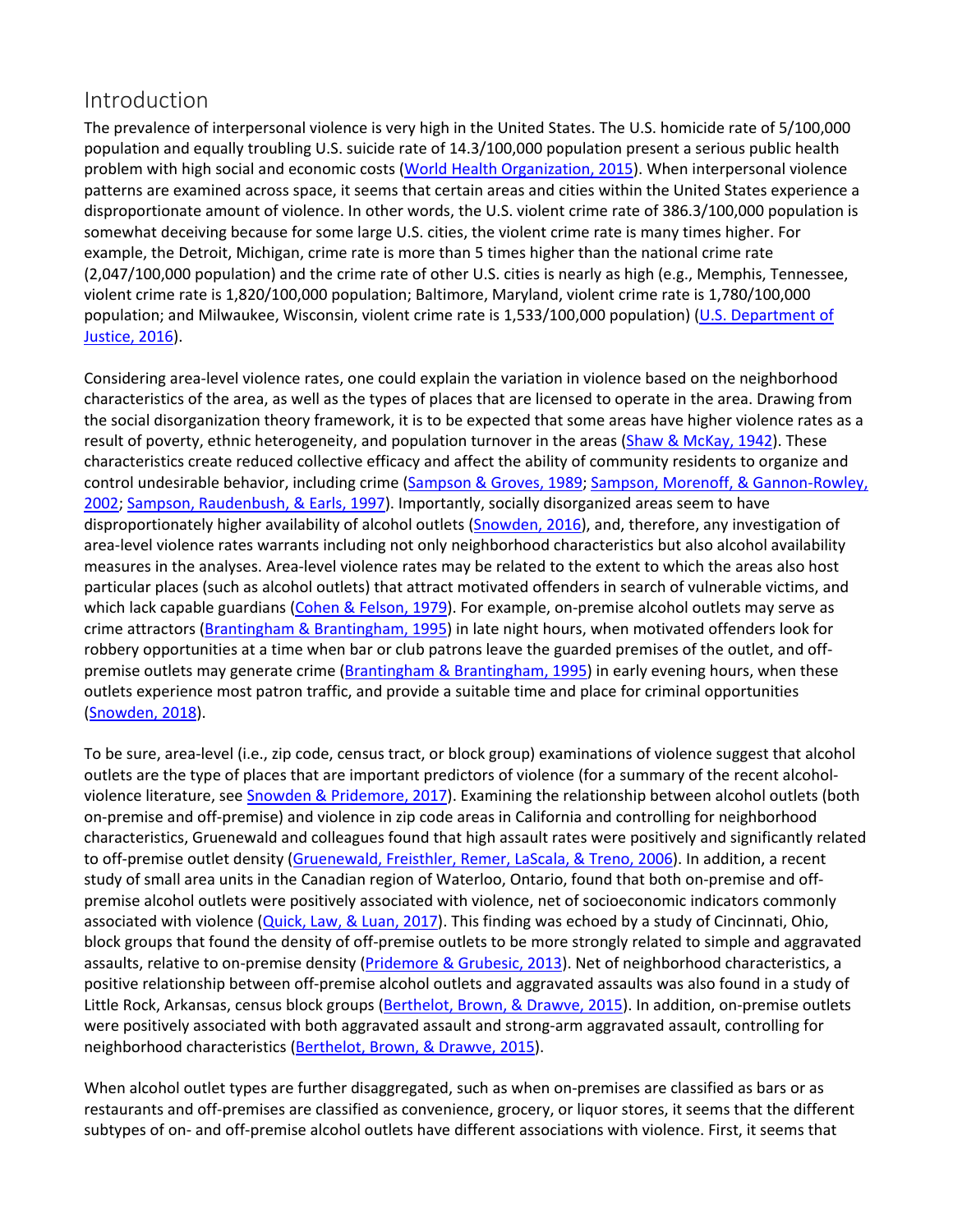bars matter more for violence, relative to other on-premise subtypes. For example, a recent study of New Zealand census area units found that both bars/night clubs density and sports clubs density were positively associated with violent incidents, but the effect of bars/night clubs on crime was stronger than that of sports clubs (e.g., each additional bar/night club was associated with 5.3 additional violent crime incidents, whereas each additional sports club was associated with 0.8 additional violent crime incidents) (Cameron, Cochrane, [Gordon, & Livingston, 2016\)](https://journals.sagepub.com/doi/10.1177/0022042618812406). In addition, although bar density was associated with both simple and aggravated assault density, the density of restaurants was only associated with simple assault density and not with aggravated assault density, suggesting that different on-premise outlets matter in different ways for violence [\(Pridemore & Grubesic, 2013\)](https://journals.sagepub.com/doi/10.1177/0022042618812406).

Second, off-premise outlet subtypes (such as liquor, convenience, or grocery stores) also have different associations with violence. A study of off-premise alcohol outlets found that liquor stores attract more violent crimes to their vicinity than convenience or corner stores (*Furr-Holden et al., 2016*), although in another study, the convenience stores were associated with aggravated assaults, whereas liquor stores were not (Berthelot et [al., 2015\)](https://journals.sagepub.com/doi/10.1177/0022042618812406). Similarly, a study that used a risk terrain modeling approach to identify specific criminogenic places, including alcohol outlets, within the built environment found that the risk of violent crime was higher for convenience stores, relative to liquor stores [\(Drawve, Thomas, & Walker, 2016\)](https://journals.sagepub.com/doi/10.1177/0022042618812406). In addition, the study also found that being within 432 feet (equivalent of one city block) of a convenience store and being within 1,712 feet (equivalent of about three city blocks) of a liquor store puts individuals at an increased risk of being a victim of violent crime [\(Drawve et al., 2016\)](https://journals.sagepub.com/doi/10.1177/0022042618812406), suggesting a spatially close-ranging influence of convenience stores on violence, and a far-ranging influence of liquor stores on violence.

Yet, with some notable exceptions (e.g., [Morrison, Smith, Gruenewald, Ponicki, Lee, & Cameron, 2016;](https://journals.sagepub.com/doi/10.1177/0022042618812406) Parker, [McCaffree, & Skiles, 2011;](https://journals.sagepub.com/doi/10.1177/0022042618812406) [Snowden & Pridemore, 2014\)](https://journals.sagepub.com/doi/10.1177/0022042618812406), we know less about what it is about off-premise alcohol outlets that makes them generators or attractors of crime [\(Brantingham & Brantingham, 1995\)](https://journals.sagepub.com/doi/10.1177/0022042618812406), and how their characteristics (such as size of the outlet, pricing, or the selection of alcohol beverages available for purchase) can help explain their influence on violence. For example, [Morrison, Smith, Gruenewald, Ponicki,](https://journals.sagepub.com/doi/10.1177/0022042618812406) Lee, [and Cameron \(2016\)](https://journals.sagepub.com/doi/10.1177/0022042618812406) investigated whether intentional and unintentional injuries occur more frequently in areas with higher availability of off-premise outlets, and whether the size and type (i.e., large and chain vs. small and independent outlets) contribute more substantially to the risk of injury. They found that off-premise outlet density was positively associated with both injury types, and that large, chain off-premise outlets contribute more to the risk of injury relative to independent outlets, most likely because chain outlets were both larger in size (providing greater availability of beverages) and sold alcohol at lower prices than independent outlets. This finding confirms that not all off-premise alcohol outlets have an equal contribution to violent outcomes in communities. In addition, [Parker, McCaffree, and Skiles \(2011\)](https://journals.sagepub.com/doi/10.1177/0022042618812406) systematically measured the relative proportion of shelf space in each liquor outlet in a Californian city, to approximate the amount of retail sales that are attributed to single-serve beverages, and subsequently examined the impact of single-serve alcohol beverage availability on neighborhood violence rates. They found that the average amount of shelf space devoted to single-serve beverages aggregated to census block groups was positively associated with violent crime rate in census block groups. Their finding suggests that off-premise outlets that offer high availability of single-serve beverages are important for any policy consideration that aims to reduce neighborhood crime rates, as these beverages are aimed for immediate consumption, and are often cheaper to purchase than other beverage types.

Other additional characteristics may help explain how and why off-premise outlets contribute to neighborhood crime rates, so [Snowden and Pridemore \(2014\)](https://journals.sagepub.com/doi/10.1177/0022042618812406) examined a set of immediate environment characteristics of areas where off-premises are located, the outlet business practices of the outlets, and the staff and patron characteristics of those who work and purchase items at the outlets. They aggregated observable off-premise characteristics to census block groups, and noted a presence or absence of such characteristics and related them to violent crimes in the block groups. They found that the most important predictor of violent crimes in the block groups was off-premise density, rather than the observable characteristics of off-premises that they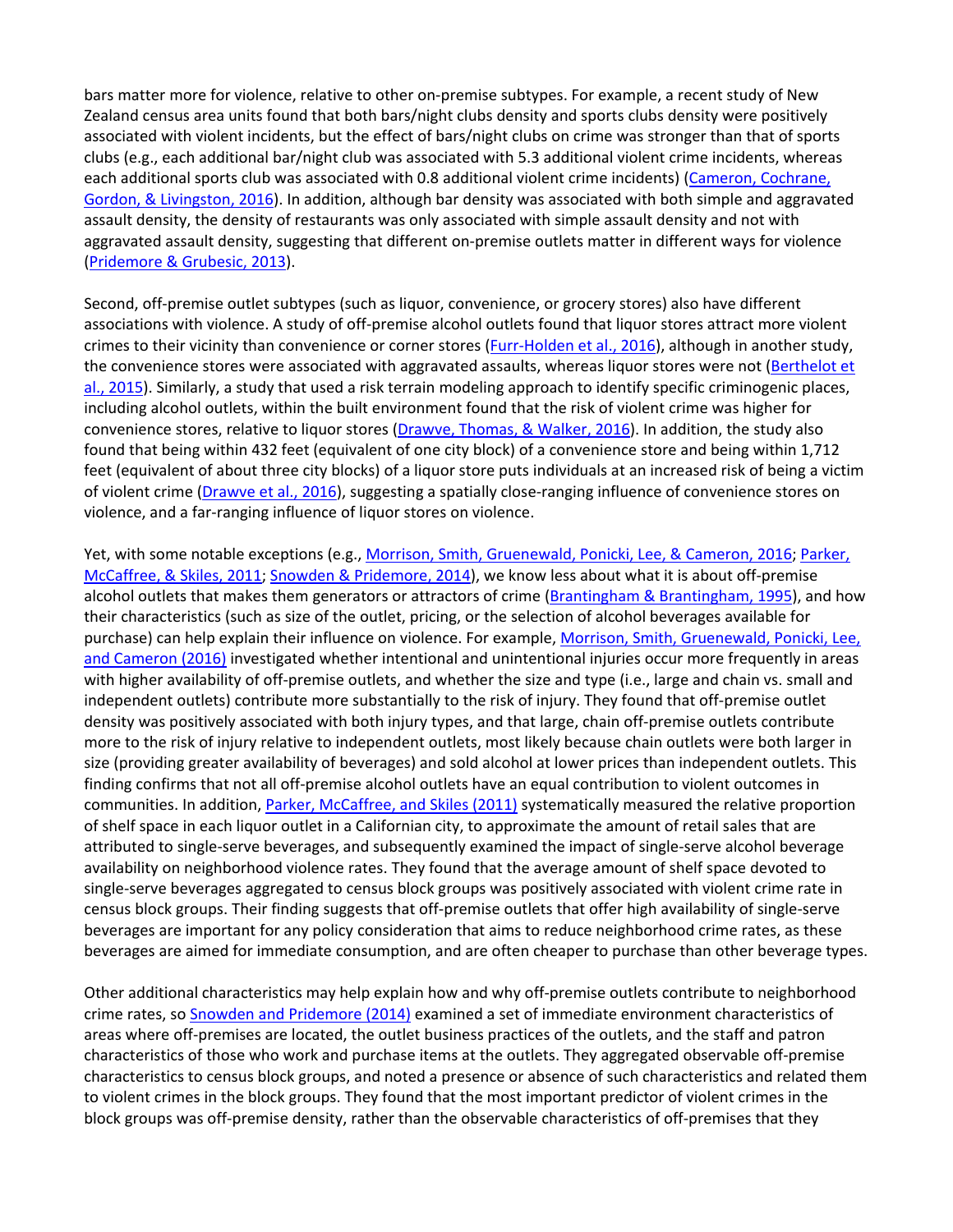analyzed. The insignificant relationship between off-premise outlet characteristics and neighborhood crimes may be due to their methodological approach, which included off-premise density measure in the models that also included off-premise outlet characteristics, which may have been correlated and resulted in overestimation of the standard error and insignificant findings for the characteristics they analyzed.

Taken together, the studies that approached the relationship between alcohol availability and crime from a more nuanced perspective consistently suggest that areas that have higher availability of off-premise alcohol outlets have higher level of crimes, including female and male victimization rates [\(Snowden, Hockin, &](https://journals.sagepub.com/doi/10.1177/0022042618812406)  [Pridemore, 2017\)](https://journals.sagepub.com/doi/10.1177/0022042618812406), higher rates of evening and late-night assaults, as well as higher rates of daytime and evening robberies [\(Snowden, 2018\)](https://journals.sagepub.com/doi/10.1177/0022042618812406). The nuances of these relationships are little understood as we continue to learn what it is about off-premise outlets that creates these associations.

Drawing from a rich body of literature that advances our understanding of the characteristics of bars as a way to understand aggression in drinking settings and prevent barroom violence (e.g., Graham, Bernards, Abbey, [Dumas, & Wells, 2017;](https://journals.sagepub.com/doi/10.1177/0022042618812406) [Graham, Bernards, Osgood, & Wells, 2006;](https://journals.sagepub.com/doi/10.1177/0022042618812406) [Graham et al., 2004;](https://journals.sagepub.com/doi/10.1177/0022042618812406) [Miller et al., 2016;](https://journals.sagepub.com/doi/10.1177/0022042618812406) [Wilson, Graham, & Taft, 2014\)](https://journals.sagepub.com/doi/10.1177/0022042618812406), this study aims to better understand how the little studied off-premise characteristic—the availability of particular alcohol beverages available for sale in off-premise alcohol outlets can inform our understanding of violence occurring in the neighborhoods. Prior studies that examined alcohol beverage types focused only on the availability of single-serve beverages [\(Parker et al., 2011\)](https://journals.sagepub.com/doi/10.1177/0022042618812406), but this study examines not only single-serve beverage availability but also availability of other alcohol beverage types, which may also influence violence. This is especially important because violent injuries occur more frequently in areas with higher availability of off-premise alcohol outlets, and there is some indication that some off-premise alcohol outlet characteristics (the size of alcohol outlets or the amount of their sales devoted to single-serve beverages, discussed above) are positively related with the degree of violent injury risk [\(Morrison et al., 2016;](https://journals.sagepub.com/doi/10.1177/0022042618812406) [Parker et al., 2011\)](https://journals.sagepub.com/doi/10.1177/0022042618812406). Clearly, a better understanding of why off-premise alcohol outlets matter for violence is necessary, and this research examines how different alcohol beverage types available in neighborhoods can inform why these places seem to be crime generators or attractors [\(Brantingham & Brantingham, 1995\)](https://journals.sagepub.com/doi/10.1177/0022042618812406).

Given this literature review, this study is designed to fill the current gap in the alcohol–violence studies. It examined whether alcohol beverage types, including beer, wine, spirits, premixed, single beer, single spirits, and single premixed, are associated with robbery density. It controlled for the variables that measure neighborhood characteristics and routine activities theories frameworks, and for spatial autocorrelation of robberies occurring in the nearby areas. It tested the following hypotheses:

**Hypothesis 1:** Neighborhood characteristics and population density will be associated with robbery density.

**Hypothesis 2:** Alcohol outlet density will be associated with robbery density. **Hypothesis 3:** Beer, wine, and spirits densities will be associated with robbery density. **Hypothesis 4:** Single-serve beverage densities will be associated with robbery density.

## Method

#### Research Site and Units of Analysis

Milwaukee, Wisconsin, is the largest city in the state, covering a land area of about 96 square miles with an estimated population of 595,047 individuals [\(U.S. Census Bureau, 2016\)](https://journals.sagepub.com/doi/10.1177/0022042618812406). Relative to the rest of the state, Milwaukee is an exceptionally diverse city, with Whites comprising 46% of the city population, African Americans comprising another 39.2% of the city population, Hispanic or Latino population comprising 18.2% of the city population, and the 9.7% of the population that is foreign born is twice as high as that for the entire state [\(U.S. Census Bureau, 2016\)](https://journals.sagepub.com/doi/10.1177/0022042618812406). Like many other urban American cities, Milwaukee also experiences challenging conditions. For example, 41.7% of homes in the city are owner occupied, which is much lower than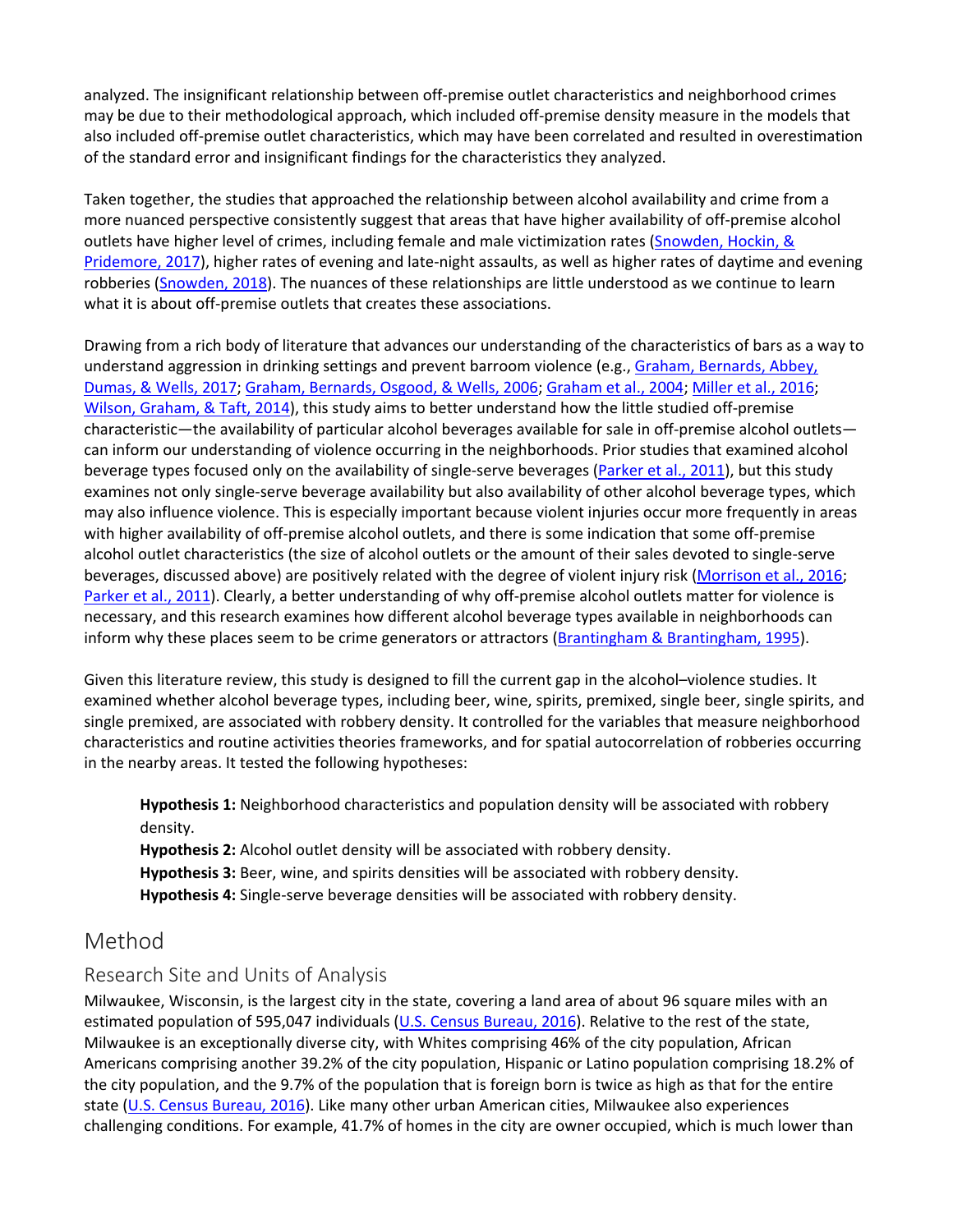the rate for the state of Wisconsin of 67% [\(U.S. Census Bureau, 2016\)](https://journals.sagepub.com/doi/10.1177/0022042618812406). Perhaps more troubling is the fact that the median value of owner-occupied housing units of US\$115,000 is more than two thirds lower than the median value of owner-occupied housing units of US\$167,000 for the rest of the state (U.S. Census Bureau, [2016\)](https://journals.sagepub.com/doi/10.1177/0022042618812406), suggesting that the city's owner-occupants are less likely to generate wealth as a result of owning a home. In addition, Milwaukee's median household income of US\$36,801 is much lower than the state median household income of US\$54,610.

Finally, a greater percentage of the city's population lives in poverty, relative to the rest of the state. In fact, almost a third of the city residents live in poverty, whereas the percent of population living in poverty for the state of Wisconsin is about 12% [\(U.S. Census Bureau, 2016\)](https://journals.sagepub.com/doi/10.1177/0022042618812406). These conditions create an important context within which to examine Milwaukee's violence rate.

In addition, the state of Wisconsin and the city of Milwaukee have a long history of alcohol production, owing partly to the state's and the city's German heritage. Wisconsin alcohol consumption consistently ranks higher than most of the states in the union, with an estimated 2016 average consumption of 2.98 gallons of ethanol consumed in the form of alcoholic beverages per capita, most of it consumed in the form of beer (1.36 gallons), followed by spirits (1.22 gallons), and wine (0.40 gallons) [\(Haughwout & Slater, 2018\)](https://journals.sagepub.com/doi/10.1177/0022042618812406). As noted earlier, Milwaukee also has high violence rates. The city's violent crime rate is 1,533/100,000 population, and about 4 times higher than the U.S. national crime rate of 383.6/100,000 population [\(U.S. Department of Justice, 2016\)](https://journals.sagepub.com/doi/10.1177/0022042618812406). Milwaukee's robbery rate of 547/100,000 population is equally troubling as it is more than 5 times higher than the U.S. national robbery rate of 102.8/100,000 population, and Milwaukee's aggravated assault rate of 883/100,000 population is more than 4 times higher than the U.S. national aggravated assault rate of 248.5/100,000 population [\(U.S. Department of Justice, 2016\)](https://journals.sagepub.com/doi/10.1177/0022042618812406).

To approximate Milwaukee neighborhoods, the units of analysis for this study are 572 census block groups that are within the city of Milwaukee boundaries. In criminological literature, census block groups are commonly used for neighborhood boundaries, and are the smallest units of analysis for which socioeconomic data are publicly released.

#### Dependent Variable

Data on robbery incidents were obtained from the City of Milwaukee Community Mapping and Analysis for Safety Strategies public applications website. Data on these incidents were based on those that occurred between January 1, 2016, and December 31, 2016. The data included incident number, date, time, and location of the incident, which were geocoded using ArcMap 10.4 with a 99% successful match. Using these data, robbery density per square mile was calculated for each block group, and the density was calculated per square mile of the area rather than population size of the area to take into account the fact that victims and offenders travel to and from their block groups in the course of their everyday activities.

#### Main Independent Variables

Data on all active alcohol outlet licenses for 2015/2016 were obtained from the Wisconsin Department of Revenue. The data included license address, which were geocoded using ArcMap 10.4 with 99.7% successful match, and license type (e.g., on-premise, such as bars and restaurants, or off-premise, such as liquor and convenience stores). Using these data, I disaggregated all alcohol outlets into two broad types (i.e., on premise and off premise), and subsequently calculated on-premise alcohol outlet density based on the number of onpremise outlets per square mile for each block group, and off-premise alcohol outlet density as the number of off-premise outlets per square mile for each block group.

Between February and May 2016, eight trained research observers visited and recorded on a systematic social observation instrument the observable off-premise characteristics, including alcohol beverage types. The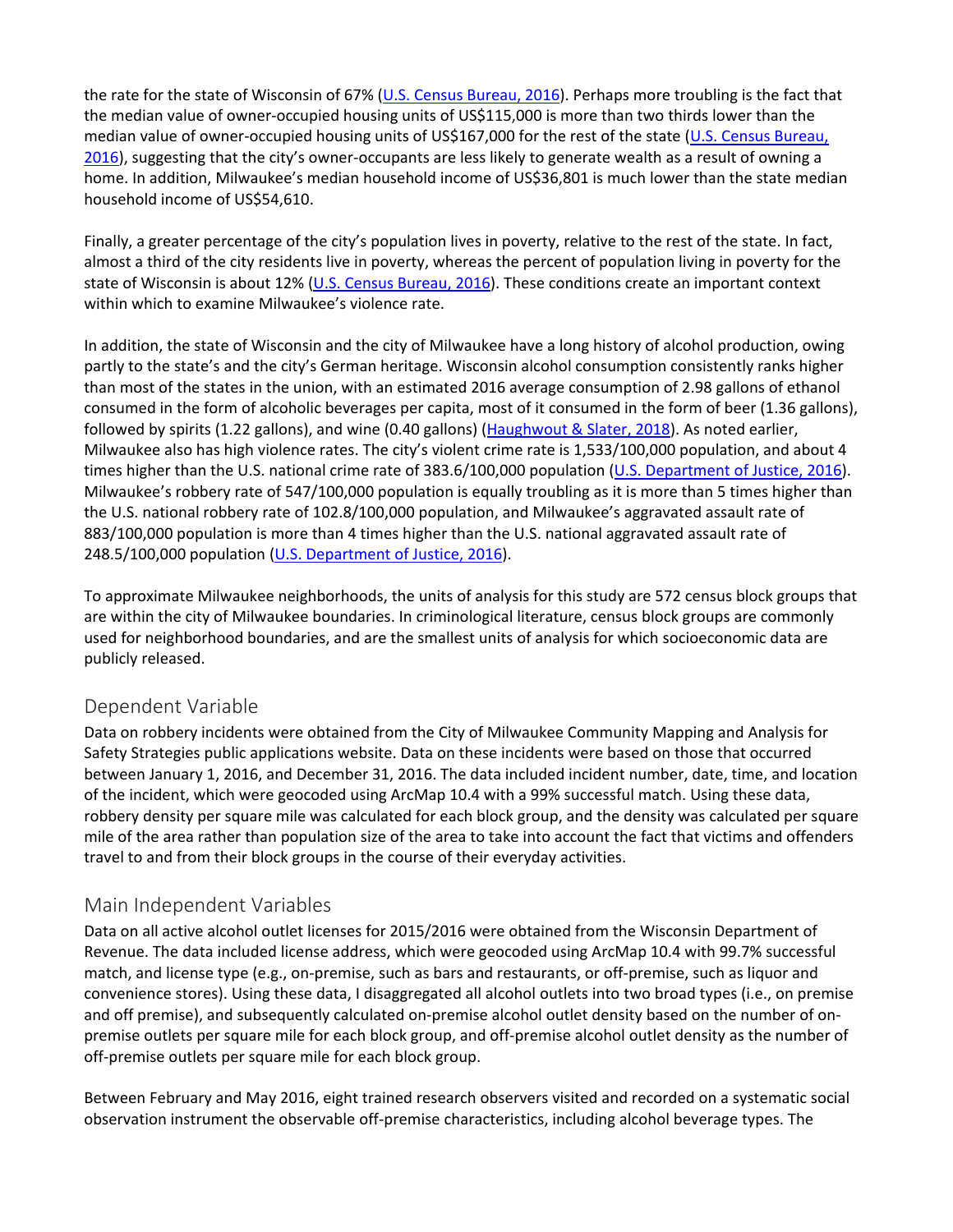observers noted availability of the following alcohol beverage types: beer, wine, spirits, premixed drinks, single beer, single spirits, and single premixed drinks. To create beverage type densities, the number of off-premises that sold a particular beverage type was calculated for each census block group (using ArcGIS software and spatial join function). This process created a raw count of the number of off-premises with such characteristic for each unit of analysis, and subsequently this number was divided by the size of the census block group to create appropriate beverage type density measures. For example, if a census block group had three off-premises that sold spirits, then the spirits density measure was calculated as three divided by the size of the block group in which the three off-premise outlets that sold spirits were located, to create the density measure and account for the fact that some block groups may have many such characteristics due to their area size. So, using this approach, the availabilities of seven beverage types within each unit of analysis were first identified and then aggregated to the census block group, and standardized per square mile.

#### Control Variables

To control for the influence of neighborhood characteristics on robbery rates, the 2011-2015 American Community Survey 5-year estimates data were queried to obtain neighborhood characteristics data. The neighborhood measures included concentrated disadvantage, concentrated immigration, residential stability, ethnic heterogeneity, population density, and proportion Black population. In line with prior studies on neighborhood–violence literature (e.g., [Sampson & Groves, 1989;](https://journals.sagepub.com/doi/10.1177/0022042618812406) [Sampson et al., 2002;](https://journals.sagepub.com/doi/10.1177/0022042618812406) [Sampson et al., 1997;](https://journals.sagepub.com/doi/10.1177/0022042618812406) [Snowden, 2018\)](https://journals.sagepub.com/doi/10.1177/0022042618812406) and to reduce multicollinearity between control variables, the data were analyzed for underlying latent structures, and principal component analyses were carried out to reduce multicollinearity and identify structural components, such as concentrated disadvantage, concentrated immigration, and residential stability. Concentrated disadvantage measure (Cronbach's  $\alpha$  = .74) included proportions of households receiving Supplemental Security Income, households receiving public assistance income, population that is 16 years and above that is unemployed, households with income below poverty level, and single-parent households that have children below the age of 18 years living in them. Concentrated immigration measure (Cronbach's α = .73) included proportions of population that is foreign born and population that is of Hispanic or Latino origin. Residential stability measure (Cronbach's  $\alpha$  = .65) included proportions of population that resided in the same house 1 year ago and owner-occupied housing units. Ethnic heterogeneity measure was calculated by using the Herfindahl index [\(Gibbs & Martin, 1962;](https://journals.sagepub.com/doi/10.1177/0022042618812406) [Osgood & Chambers, 2000\)](https://journals.sagepub.com/doi/10.1177/0022042618812406). For this measure, first the proportions of White, African American, American Indian/Alaska Native, Asian, Hawaiian/Other Pacific Islander, and Other populations were calculated, and subsequently, each proportion was squared, the squared proportions were summed, and then subtracted from 1, with higher scores indicating a greater diversity in the neighborhood [\(Osgood & Chambers, 2000\)](https://journals.sagepub.com/doi/10.1177/0022042618812406). Population density was calculated as the number of individuals residing in each block group divided by the block group area size in square miles, to account for the likelihood of robbery rates occurring in areas with higher population numbers. Proportion Black population measure was calculated as the total number of Black or African American population in each block group divided by the block group total population, to account for the likelihood of higher robbery victimization or offending occurring in areas with higher proportion of Black or African American population (see [Hindelang, 1976,](https://journals.sagepub.com/doi/10.1177/0022042618812406) [1978;](https://journals.sagepub.com/doi/10.1177/0022042618812406) [Messner, 1983\)](https://journals.sagepub.com/doi/10.1177/0022042618812406). All of the neighborhood measures were standardized prior to analyses.

I used ArcMap 10.4 software to clean, geocode, and manage data and employed GeoDa software (Anselin, [Syabri, & Kho, 2006\)](https://journals.sagepub.com/doi/10.1177/0022042618812406) to estimate all models using maximum likelihood estimation of spatial lag function to account for spatial autocorrelation of robberies across neighboring block groups. I conducted nine sets of analyses. The first two sets of analyses examined (a) baseline relationship between neighborhood characteristics and robbery density and (b) the relationship between on- and off-premise alcohol outlet densities and robbery density (Models 1 and 2). The following seven sets of analyses examined separately the relationship between (c) beer density (Model 3), (d) wine density (Model 4), (e) spirits density (Model 5), (f) premixed density (Model 6), (g) single beer density (Model 7), (h) single spirits density (Model 8), and (i) single premixed density (Model 9) and robbery density, net of important neighborhood characteristics.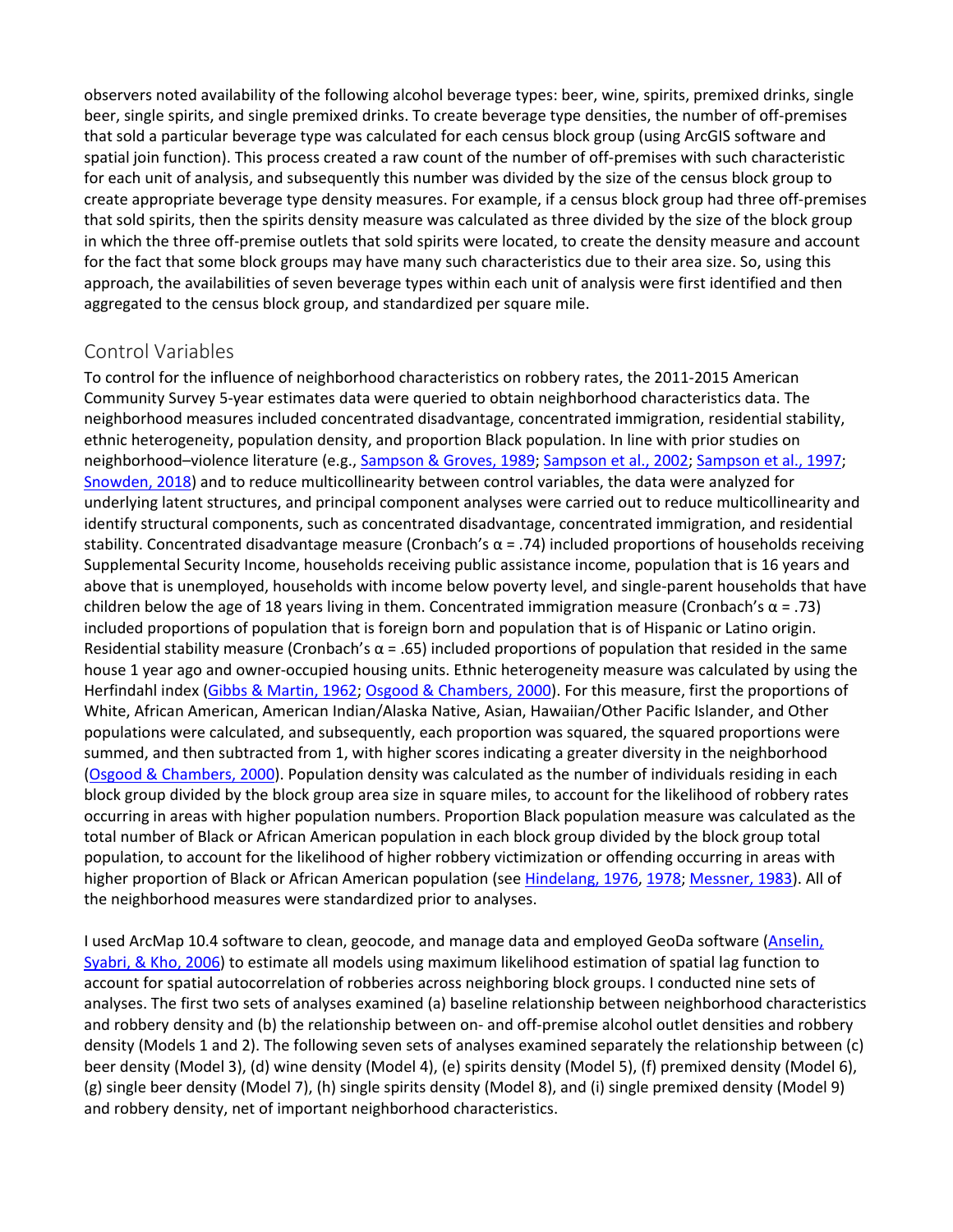#### Results

Descriptive statistics for standardized dependent, main independent, and control variables used in regression models are presented in [Table 1.](https://journals.sagepub.com/doi/10.1177/0022042618812406)

|                              | Minimum | Maximum | M    | SD   |
|------------------------------|---------|---------|------|------|
| Robbery density              | $-0.97$ | 5.38    | 0.00 | 1.00 |
| Concentrated disadvantage    | $-2.96$ | 3.14    | 0.00 | 1.00 |
| Concentrated immigration     | $-1.30$ | 3.66    | 0.00 | 1.00 |
| <b>Residential stability</b> | $-4.72$ | 1.99    | 0.00 | 1.00 |
| Ethnic heterogeneity         | $-1.76$ | 2.37    | 0.00 | 1.00 |
| Population density           | $-1.59$ | 5.55    | 0.00 | 1.00 |
| <b>Proportion Black</b>      | $-1.15$ | 1.54    | 0.00 | 1.00 |
| On-premise density           | $-0.44$ | 9.85    | 0.00 | 1.00 |
| Off-premise density          | $-0.53$ | 5.53    | 0.00 | 1.00 |
| Beer density                 | $-0.52$ | 5.76    | 0.00 | 1.00 |
| Wine density                 | $-0.42$ | 6.52    | 0.00 | 1.00 |
| Spirits density              | $-0.40$ | 6.52    | 0.00 | 1.00 |
| Premixed density             | $-0.42$ | 7.02    | 0.00 | 1.00 |
| Single beer density          | $-0.51$ | 6.02    | 0.00 | 1.00 |
| Single spirits density       | $-0.40$ | 6.82    | 0.00 | 1.00 |
| Single premixed density      | $-0.40$ | 7.23    | 0.00 | 1.00 |

[Table 2](https://journals.sagepub.com/doi/10.1177/0022042618812406) shows the correlation matrix for Milwaukee block groups. As expected, robbery density was positively and significantly associated with the neighborhood characteristics variables of concentrated disadvantage (*r* = .348), concentrated immigration (*r* = .282), ethnic heterogeneity (*r* = .143), population density (*r* = .531), and proportion Black (*r* = .149). The only exception to this pattern was residential stability (*r* = −.311), which was negatively but significantly associated with robbery density. In addition, also as expected, robbery density was positively and significantly associated with alcohol availability measures and alcohol beverage types. That is, robbery density was associated with on-premise density (*r* = .184), off-premise density (*r* = .415), beer density (*r* = .389), wine density (*r* = .330), spirits density (*r* = .272), premixed density (*r* = .350), single beer density (*r* = .381), single spirits density (*r* = .254), and single premixed density (*r* = .326).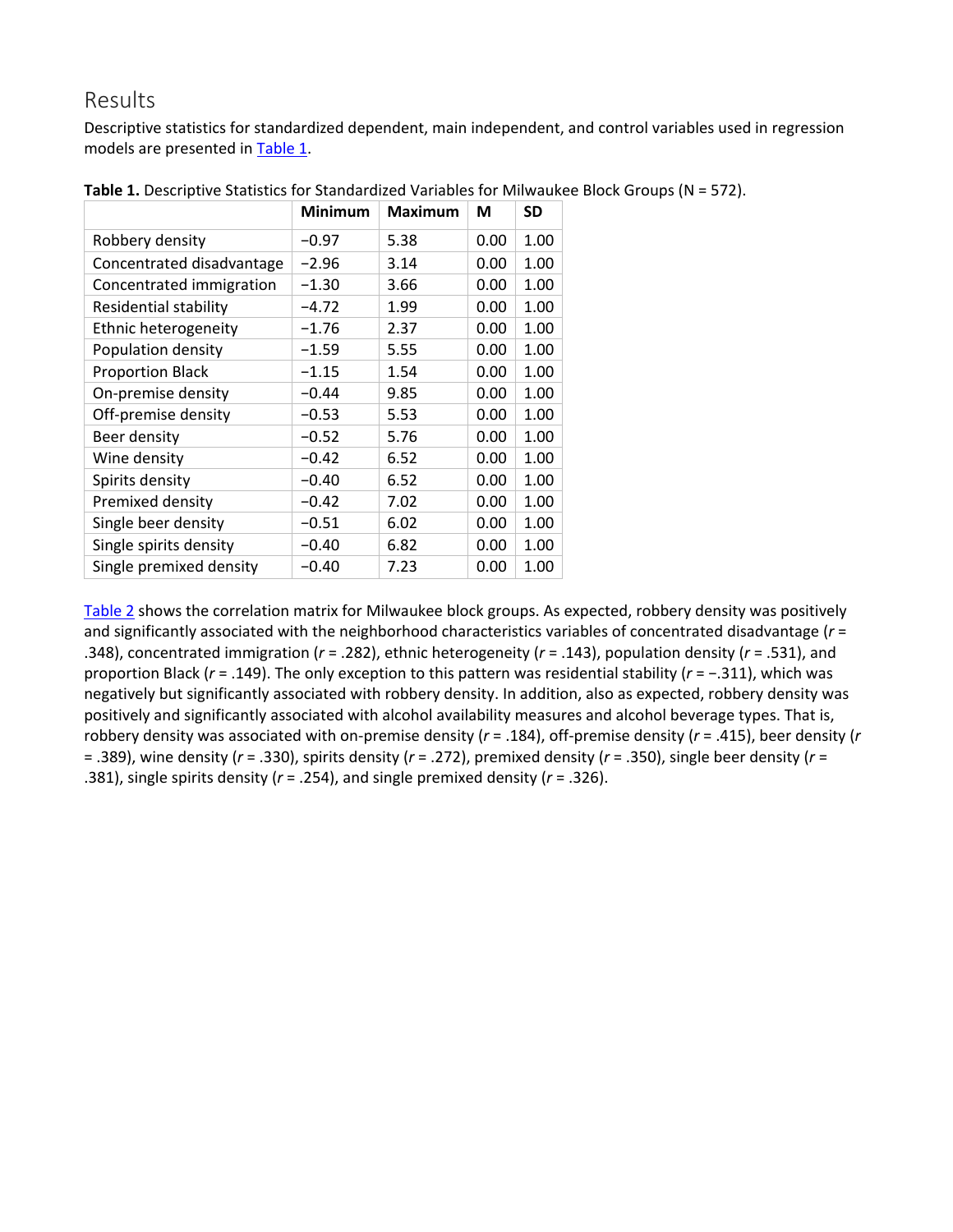#### **Table 2.** Correlation Matrix for Milwaukee Block Groups (N = 572).

|     |                            | 1         | $\overline{2}$ | 3        | 4         | 5         | 6         | $\overline{7}$ | 8         | 9        | 10       | 11        | 12        | 13       | 14       | 15       | 16 |
|-----|----------------------------|-----------|----------------|----------|-----------|-----------|-----------|----------------|-----------|----------|----------|-----------|-----------|----------|----------|----------|----|
| 1.  | Robbery density            |           |                |          |           |           |           |                |           |          |          |           |           |          |          |          |    |
| 2.  | Concentrated               | $.348**$  |                |          |           |           |           |                |           |          |          |           |           |          |          |          |    |
|     | disadvantage               |           |                |          |           |           |           |                |           |          |          |           |           |          |          |          |    |
| 3.  | Concentrated               | $.282**$  | .000           |          |           |           |           |                |           |          |          |           |           |          |          |          |    |
|     | immigration                |           |                |          |           |           |           |                |           |          |          |           |           |          |          |          |    |
| 4.  | Residential stability      | $.311**$  | .000           | .000     |           |           |           |                |           |          |          |           |           |          |          |          |    |
| 5.  | Ethnic heterogeneity       | $.143**$  | .069           | $.460**$ | $-.092*$  |           |           |                |           |          |          |           |           |          |          |          |    |
| 6.  | Population density         | .531**    | .068           | $.428**$ | $.318**$  | $.181***$ |           |                |           |          |          |           |           |          |          |          |    |
| 7.  | Proportion Black           | $.149**$  | $.574**$       | $.500**$ | $-.037$   | $.185***$ | .198**    |                |           |          |          |           |           |          |          |          |    |
| 8.  | On-premise density         | $.184**$  | $.253**$       | $0133**$ | $.325***$ | .048      | $.344**$  | $.293**$       |           |          |          |           |           |          |          |          |    |
| 9.  | Off-premise density        | $.415**$  | $.182**$       | $.203**$ | $.182**$  | .058      | $.321**$  | .030           | $.214***$ |          |          |           |           |          |          |          |    |
| 10. | Beer density               | .389**    | $.193**$       | $.143**$ | $.181***$ | .034      | $.286**$  | .067           | $.206**$  | $.943**$ |          |           |           |          |          |          |    |
| 11. | Wine density               | $.330**$  | $.151**$       | $.108*$  | $-.107*$  | .060      | $.134**$  | .044           | $.131**$  | $.691**$ | .750**   |           |           |          |          |          |    |
| 12. | Spirits density            | $.272**$  | $.113***$      | $.084*$  | $-.107*$  | .028      | $.150**$  | .028           | $.233**$  | $.626**$ | .669**   | $.804***$ |           |          |          |          |    |
| 13. | Premixed density           | $.350**$  | $.140**$       | $-.047$  | $.207**$  | $-.022$   | $.125***$ | $.154***$      | $.124***$ | $.630**$ | .684**   | $.629**$  | $.624**$  |          |          |          |    |
|     | 14. Single beer density    | $.381**$  | $.215**$       | $.145**$ | $.172**$  | .034      | $.263**$  | $.088*$        | $.135***$ | $.924**$ | $.972**$ | .738**    | $.615***$ | $.706**$ |          |          |    |
| 15. | Single spirits density     | $.254***$ | $.142**$       | .062     | $-.095*$  | .015      | $.083*$   | .074           | $.094*$   | $.600**$ | $.640**$ | $.831**$  | .904**    | $.674**$ | $.667**$ |          |    |
| 16. | Single premixed<br>density | $.326**$  | $.131**$       | $-.057$  | $.200**$  | $-.028$   | $.122**$  | $.166***$      | $.116**$  | $.567**$ | $.631**$ | .576**    | .586**    | .953**   | .659**   | $.623**$ |    |

\*Correlation is significant at the .05 level (two tailed).

\*\*Correlation is significant at the .01 level (two tailed).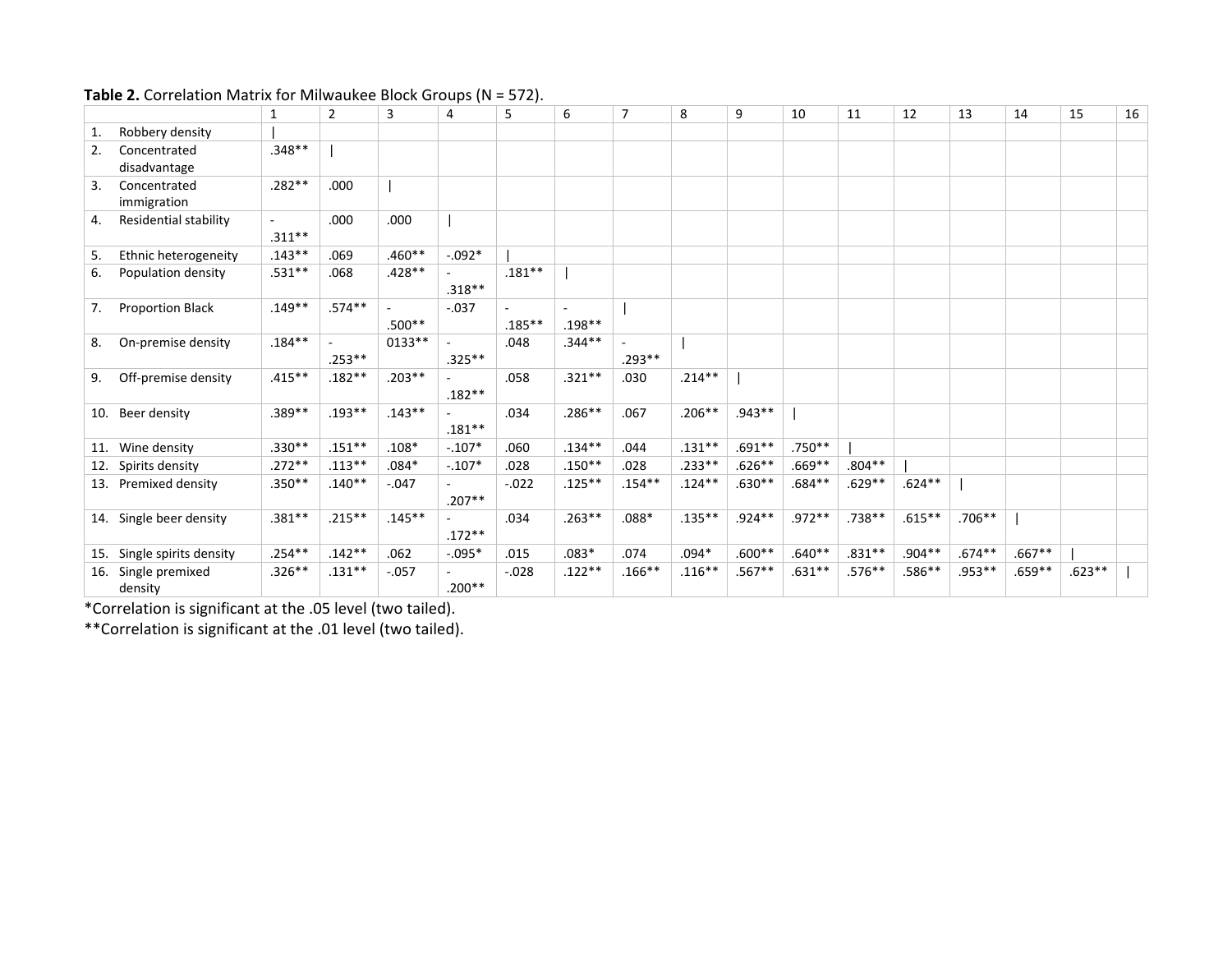Because the data used in this study are spatially referenced data, which bring special problems (i.e., spatial dependence and spatial heterogeneity) to linear regression (see [Anselin, 2013\)](https://journals.sagepub.com/doi/10.1177/0022042618812406), I estimated spatial regression models with first-order queen contiguity spatial weight matrix. [Table 3](https://journals.sagepub.com/doi/10.1177/0022042618812406) shows the results of robbery density regressed on neighborhood characteristics, alcohol availability, and alcohol beverage types for Milwaukee block groups. The baseline model, Model 1, was estimated to test the first hypothesis and examined the association between neighborhood characteristics and robbery density. Results of Model 1 suggest that concentrated disadvantage, concentrated immigration, population density, and proportion Black were significantly and positively associated with robbery density (*B* = 0.11, *p* = .01; *B* = 0.11, *p* = .01; *B* = 0.28, *p* < .01; and *B* = 0.13, *p* = .01, respectively), and residential stability was significantly and negatively associated with robbery density (*B* = −0.11, *p* < .01). The spatial lag term (rho) associated with robbery density was a positive and significant contributor to the model (*B* = 0.47, *p* < .01). The model explained 53% of the variance in robbery density.

|                                    | <b>Coefficient</b> | <b>SE</b> | Probability |
|------------------------------------|--------------------|-----------|-------------|
| Model 1: Baseline                  |                    |           |             |
| Ethnic heterogeneity               | $-0.02$            | 0.03      | .46         |
| Concentrated disadvantage          | 0.11               | 0.04      | .01         |
| Concentrated immigration           | 0.11               | 0.04      | .01         |
| Residential stability              | $-0.11$            | 0.03      | .00         |
| Population density                 | 0.28               | 0.04      | .00         |
| <b>Proportion Black</b>            | 0.13               | 0.05      | .01         |
| Rho robbery density                | 0.47               | 0.05      | .00         |
| Constant                           | 0.01               | 0.03      | .83         |
| $R^2$                              |                    | .53       |             |
| Log likelihood                     |                    | $-608.07$ |             |
| Akaike information criterion       |                    | 1,232.15  |             |
| Schwarz criterion                  |                    | 1,266.95  |             |
| Number of observations             |                    | 572       |             |
| Number of variables                |                    | 8         |             |
| Degrees of freedom                 |                    | 564       |             |
| Multicollinearity condition number |                    | 2.99      |             |
| Model 2: Alcohol availability      |                    |           |             |
| Ethnic heterogeneity               | $-0.01$            | 0.03      | .68         |
| Concentrated disadvantage          | 0.10               | 0.04      | .01         |
| Concentrated immigration           | 0.10               | 0.04      | .02         |
| Residential stability              | $-0.09$            | 0.03      | .01         |
| Population density                 | 0.24               | 0.04      | .00         |
| <b>Proportion Black</b>            | 0.13               | 0.05      | .01         |
| Rho robbery density                | 0.44               | 0.05      | .00         |
| On-premise density                 | 0.03               | 0.03      | .32         |
| Off-premise density                | 0.15               | 0.03      | .00         |
| Constant                           | 0.01               | 0.03      | .84         |
| $R^2$                              |                    | .55       |             |
| Log likelihood                     |                    | $-594.54$ |             |
| Akaike information criterion       |                    | 1,209.09  |             |
| Schwarz criterion                  |                    | 1,252.58  |             |
| Number of observations             |                    | 572       |             |

**Table 3.** Robbery Density Regressed on Neighborhood Characteristics, Alcohol Availability, and Alcohol Beverage Types for Milwaukee Block Groups (*N* = 572).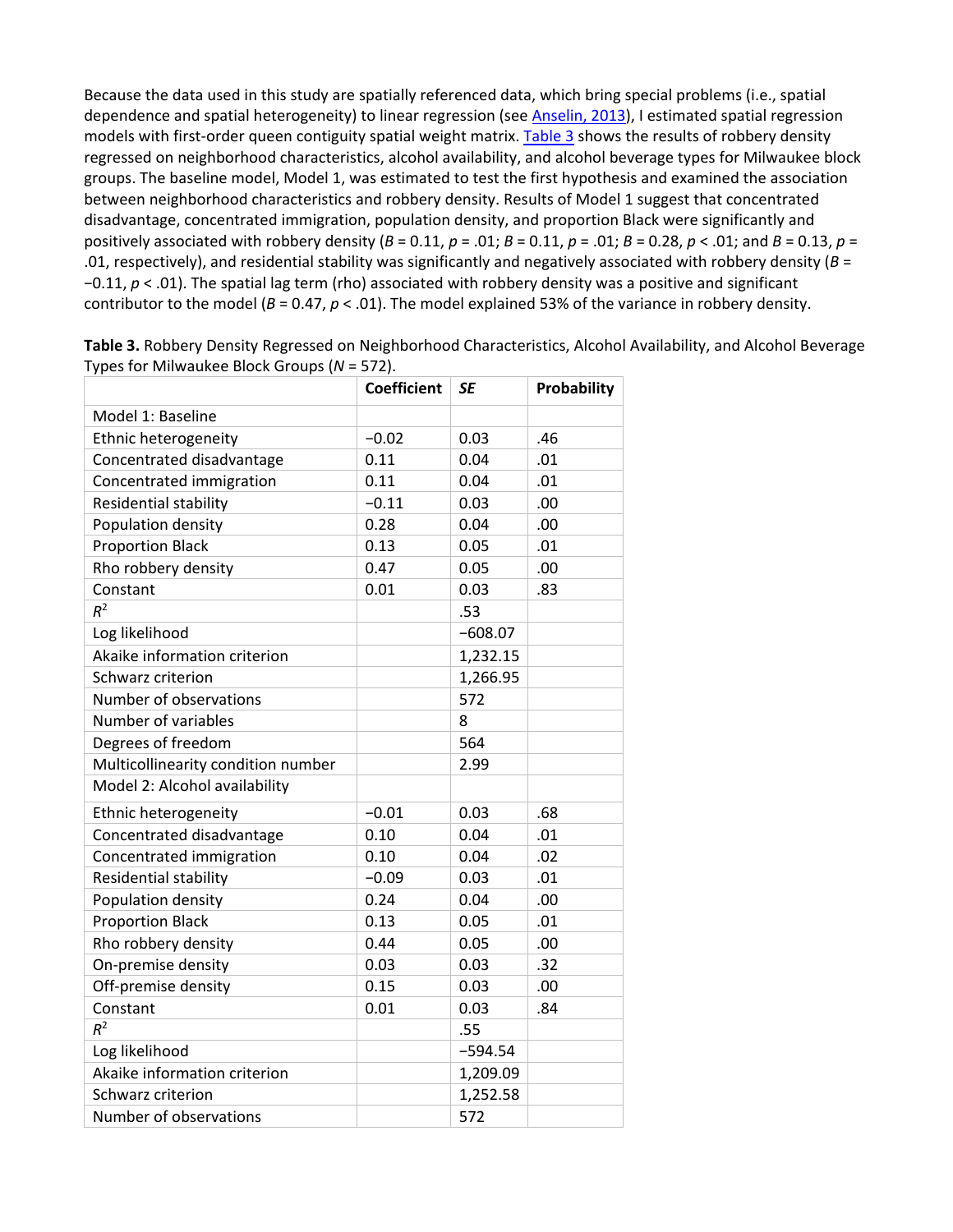| Number of variables                            |         | 10                   |     |
|------------------------------------------------|---------|----------------------|-----|
| Degrees of freedom                             |         | 562                  |     |
| Multicollinearity condition number             |         | 3.21                 |     |
| Model 3: Beer availability                     |         |                      |     |
| Ethnic heterogeneity                           | $-0.02$ | 0.03                 | .64 |
| Concentrated disadvantage                      | 0.10    | 0.04                 | .02 |
| Concentrated immigration                       | 0.11    | 0.04                 | .01 |
| Residential stability                          | $-0.10$ | 0.03                 | .00 |
| Population density                             | 0.25    | 0.04                 | .00 |
| <b>Proportion Black</b>                        | 0.12    | 0.05                 | .01 |
| Rho robbery density                            | 0.44    | 0.05                 | .00 |
| Beer density                                   | 0.14    | 0.03                 | .00 |
| Constant                                       | 0.01    | 0.03                 | .84 |
| $R^2$                                          |         | .54                  |     |
| Log likelihood                                 |         | $-598.18$            |     |
| Akaike information criterion                   |         | 1,214.36             |     |
| Schwarz criterion                              |         | 1,253.51             |     |
| Number of observations                         |         | 572                  |     |
| Number of variables                            |         | 9                    |     |
| Degrees of freedom                             |         | 563                  |     |
| Multicollinearity condition number             |         | 3.02                 |     |
| Model 4: Wine availability                     |         |                      |     |
| Ethnic heterogeneity                           | $-0.02$ | 0.03                 | .47 |
| Concentrated disadvantage                      | 0.09    | 0.04                 | .02 |
| Concentrated immigration                       | 0.11    | 0.04                 | .01 |
| Residential stability                          | $-0.10$ | 0.03                 | .00 |
| Population density                             | 0.28    | 0.04                 | .00 |
| <b>Proportion Black</b>                        | 0.13    | 0.05                 | .00 |
| Rho robbery density                            | 0.43    | 0.05                 | .00 |
| Wine density                                   | 0.16    | 0.03                 | .00 |
| Constant                                       | 0.01    | 0.03                 | .84 |
| $R^2$                                          |         | .55                  |     |
|                                                |         |                      |     |
| Log likelihood<br>Akaike information criterion |         | $-592.75$            |     |
| Schwarz criterion                              |         | 1,203.49<br>1,242.63 |     |
| Number of observations                         |         | 572                  |     |
| Number of variables                            |         | 9                    |     |
| Degrees of freedom                             |         | 563                  |     |
| Multicollinearity condition number             |         |                      |     |
| Model 5: Spirit availability                   |         | 3.00                 |     |
|                                                |         |                      |     |
| Ethnic heterogeneity                           | $-0.02$ | 0.03                 | .52 |
| Concentrated disadvantage                      | 0.10    | 0.04                 | .01 |
| Concentrated immigration                       | 0.11    | 0.04                 | .01 |
| Residential stability                          | $-0.10$ | 0.03                 | .00 |
| Population density                             | 0.27    | 0.04                 | .00 |
| <b>Proportion Black</b>                        | 0.13    | 0.05                 | .00 |
| Rho robbery density                            | 0.45    | 0.05                 | .00 |
| Spirit density                                 | 0.12    | 0.03                 | .00 |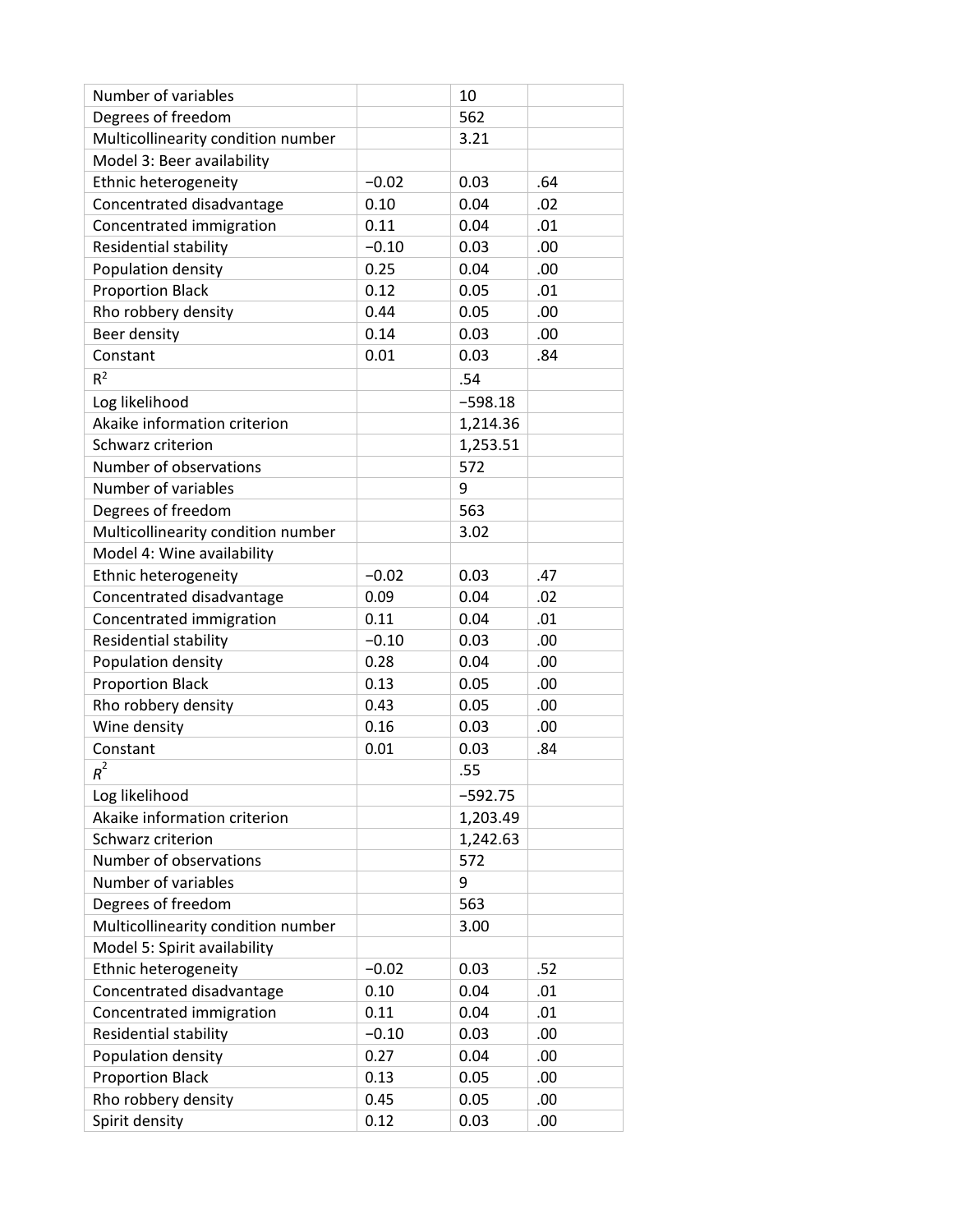| Constant                           | 0.01    | 0.03      | .83 |
|------------------------------------|---------|-----------|-----|
| $R^2$                              |         | .55       |     |
| Log likelihood                     |         | $-599.43$ |     |
| Akaike information criterion       |         | 1,216.87  |     |
| Schwarz criterion                  |         | 1,256.01  |     |
| Number of observations             |         | 572       |     |
| Number of variables                |         | 9         |     |
| Degrees of freedom                 |         | 563       |     |
| Multicollinearity condition number |         | 3.00      |     |
| Model 6: Premixed availability     |         |           |     |
| Ethnic heterogeneity               | $-0.02$ | 0.03      | .56 |
| Concentrated disadvantage          | 0.10    | 0.04      | .01 |
| Concentrated immigration           | 0.13    | 0.04      | .00 |
| Residential stability              | $-0.08$ | 0.03      | .01 |
| Population density                 | 0.26    | 0.03      | .00 |
| <b>Proportion Black</b>            | 0.11    | 0.04      | .01 |
| Rho robbery density                | 0.44    | 0.05      | .00 |
| Premixed density                   | 0.20    | 0.03      | .00 |
| Constant                           | 0.01    | 0.03      | .83 |
| $R^2$                              |         | .56       |     |
| Log likelihood                     |         | $-585.90$ |     |
| Akaike information criterion       |         | 1,189.79  |     |
| Schwarz criterion                  |         | 1,228.94  |     |
| Number of observations             |         | 572       |     |
| Number of variables                |         | 9         |     |
| Degrees of freedom                 |         | 563       |     |
| Multicollinearity condition number |         | 3.00      |     |
| Model 7: Single beer availability  |         |           |     |
| Ethnic heterogeneity               | $-0.02$ | 0.03      | .63 |
| Concentrated disadvantage          | 0.09    | 0.04      | .02 |
| Concentrated immigration           | 0.10    | 0.04      | .02 |
| Residential stability              | $-0.10$ | 0.03      | .00 |
| Population density                 | 0.26    | 0.04      | .00 |
| <b>Proportion Black</b>            | 0.12    | 0.05      | .01 |
| Rho robbery density                | 0.44    | 0.05      | .00 |
| Single beer density                | 0.13    | 0.03      | .00 |
| Constant                           | 0.01    | 0.03      | .84 |
| $R^2$                              |         | .54       |     |
| Log likelihood                     |         | $-599.53$ |     |
| Akaike information criterion       |         | 1,217.06  |     |
| Schwarz criterion                  |         | 1,256.2   |     |
| Number of observations             |         | 572       |     |
| Number of variables                |         | 9         |     |
| Degrees of freedom                 |         | 563       |     |
| Multicollinearity condition number |         | 3.01      |     |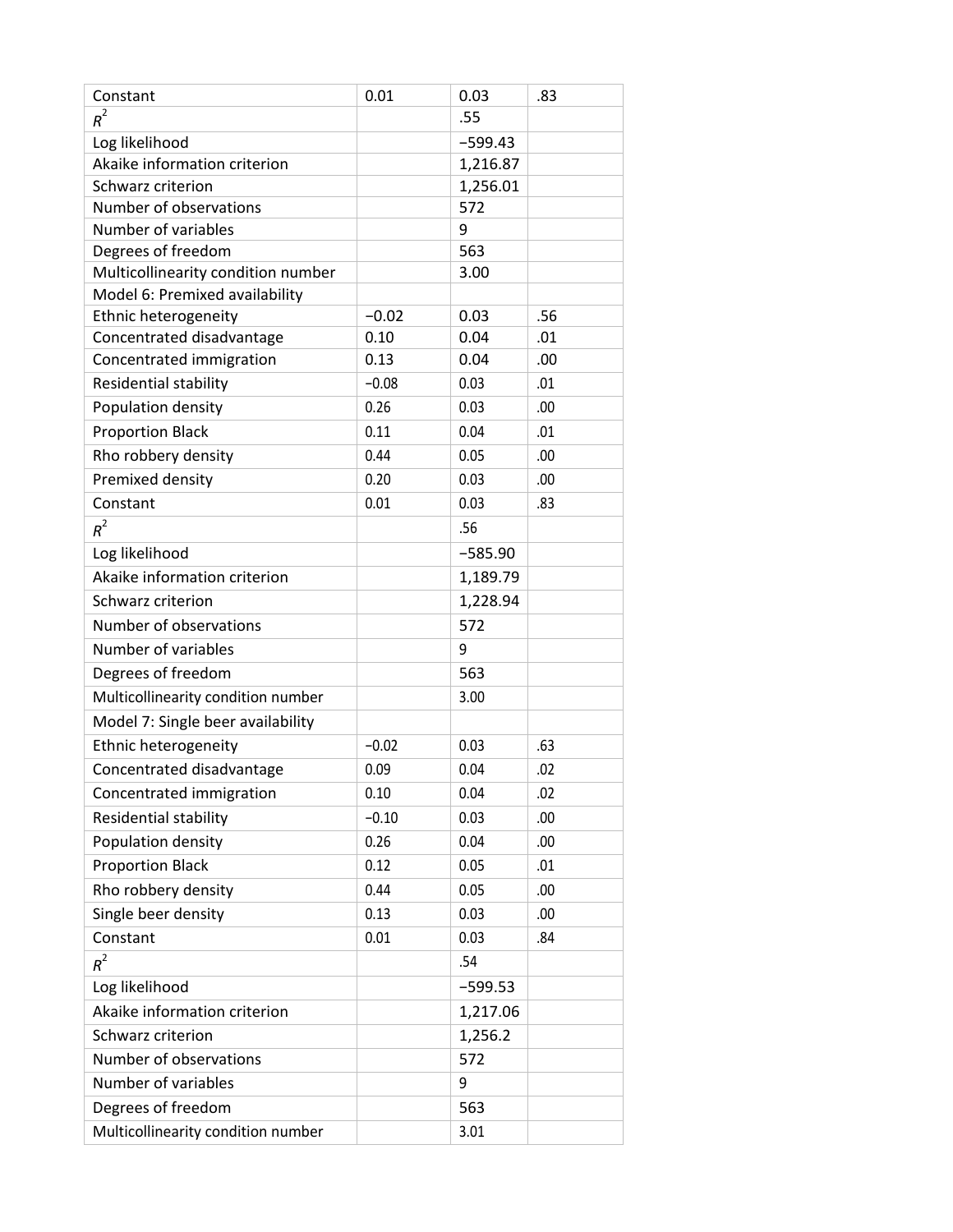| Model 8: Single spirit availability   |         |           |     |
|---------------------------------------|---------|-----------|-----|
| Ethnic heterogeneity                  | $-0.02$ | 0.03      | .54 |
| Concentrated disadvantage             | 0.10    | 0.04      | .01 |
| Concentrated immigration              | 0.11    | 0.04      | .01 |
| Residential stability                 | $-0.10$ | 0.03      | .00 |
| Population density                    | 0.28    | 0.04      | .00 |
| <b>Proportion Black</b>               | 0.13    | 0.05      | .01 |
| Rho robbery density                   | 0.45    | 0.05      | .00 |
| Single spirit density                 | 0.12    | 0.03      | .00 |
| Constant                              | 0.01    | 0.03      | .83 |
| $R^2$                                 |         | .54       |     |
| Log likelihood                        |         | $-600.22$ |     |
| Akaike information criterion          |         | 1,218.44  |     |
| Schwarz criterion                     |         | 1,257.58  |     |
| Number of observations                |         | 572       |     |
| Number of variables                   |         | 9         |     |
| Degrees of freedom                    |         | 563       |     |
| Multicollinearity condition number    |         | 3.00      |     |
| Model 9: Single premixed availability |         |           |     |
| Ethnic heterogeneity                  | $-0.02$ | 0.03      | .56 |
| Concentrated disadvantage             | 0.10    | 0.04      | .01 |
| Concentrated immigration              | 0.12    | 0.04      | .00 |
| Residential stability                 | $-0.08$ | 0.03      | .01 |
| Population density                    | 0.26    | 0.03      | .00 |
| <b>Proportion Black</b>               | 0.11    | 0.05      | .02 |
| Rho robbery density                   | 0.45    | 0.05      | .00 |
| Single premixed density               | 0.18    | 0.03      | .00 |
| Constant                              | 0.01    | 0.03      | .82 |
| $R^2$                                 |         | .56       |     |
| Log likelihood                        |         | $-588.93$ |     |
| Akaike information criterion          |         | 1,195.86  |     |
| Schwarz criterion                     |         | 1,235.00  |     |
| Number of observations                |         | 572       |     |
| Number of variables                   |         | 9         |     |
| Degrees of freedom                    |         | 563       |     |
| Multicollinearity condition number    |         | 3.00      |     |

Model 2 was estimated to test the second hypothesis and examine the association between alcohol availability and robbery density, net of neighborhood characteristics. Results of Model 2 suggest that whereas on-premise density was not associated with robbery density, off-premise was positively and significantly associated with robbery density ( $B = 0.03$ ,  $p = .32$ , and  $B = 0.15$ ,  $p < .01$ , respectively). The model explained 55% of the variance in robbery density.

Models 3 to 9 were estimated to provide a more disaggregated analysis of the relationship between robberies and different alcohol beverage types and to test the remaining hypotheses. Model 3 examined the association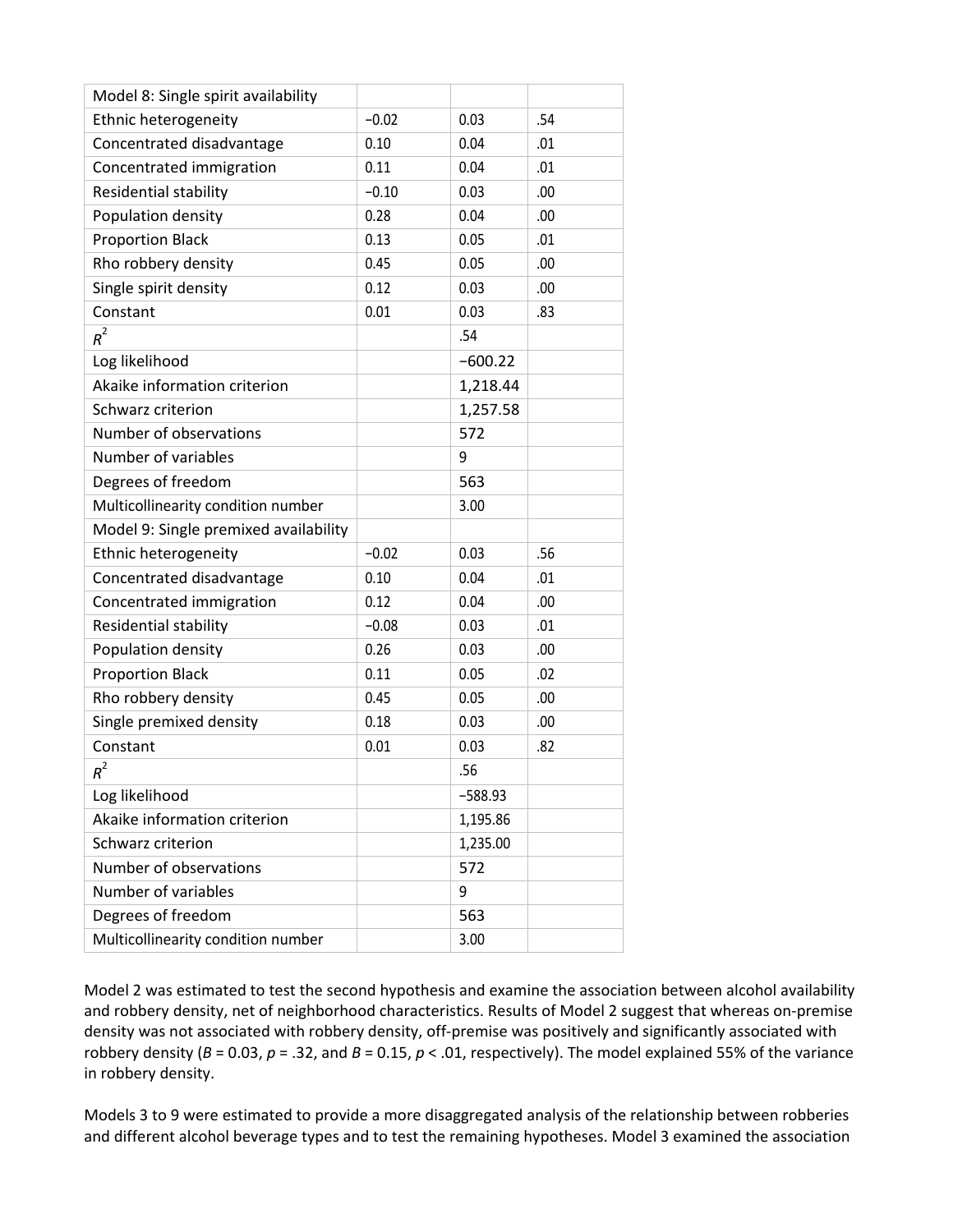between beer availability and robbery density net of control variables. In Model 3, we see that beer availability was positively and significantly associated with robbery density ( $B = 0.14$ ,  $p < .01$ ). Model 4 examined the association between wine availability and robbery density, net of control variables. The results of Model 4 suggest that wine availability was positively and significantly associated with robbery density (*B* = 0.16, *p* < .01). Model 5 was estimated to examine the association between spirits availability and robbery density, and the results suggest that availability of spirits was positively and significantly related to robbery density (*B* = 0.12, *p* < .01). In addition, Model 6 examined the relationship between availability of premixed alcohol beverages and robbery density. Model 6 results suggest that availability of premixed drinks was positively and significantly associated with robbery density  $(B = 0.20, p < .01)$ .

The following three models, Models 7 to 9, examined the relationship between single drink availability and robbery density. Model 7 was estimated to test the association between single beer availability and robbery density, and the results suggest that single beer availability was positively and significantly related to robbery density (*B* = 0.13, *p* < .01). Model 8 examined the relationship between single spirits availability and robbery density, net of control variables. Results of Model 8 suggest that availability of single spirits was also positively and significantly associated with robbery density ( $B = 0.12$ ,  $p < .01$ ). Last, Model 9 examined the relationship between single premixed beverages and robbery density, and the results of Model 9 suggest a positive and significant association between single premixed availability and robbery density (*B* = 0.18, *p* < .01). Models 3 to 9 explained between 55% and 56% of variance in robbery density, and the regression diagnostics suggested that wine availability (Model 4) and premixed availability models (Models 6 and 9) best estimated the influence of these variables on robbery density.

A set of sensitivity analyses were carried out to ensure the stability of the models estimated above. Although off-premise density was a significant predictor of robbery density (Model 2), this variable was not included in the beverage type models (Models 3-9) because of high correlations between off-premise density and the density of alcoholic beverage types. Alternative models (available on request) also included off-premise alcohol outlet density measure in the beverage type models (Models 3-9), and the beverage type densities were statistically insignificant, most likely because the standard errors on the alcohol beverage type variables were likely overestimated due to the collinearity between beverage types and off-premise availability. Therefore, the analyses carried out and reported above include alcoholic beverage type models (Models 3-9) that include beverage type densities one at a time.

To better understand which beverage type density was the most important predictor of robbery density and to disentangle the simultaneous impact of beverage types and of off-premise outlets on robbery density, random forests estimations were carried out using R software package *randomForest* and the results are presented below in [Figure 1.](https://journals.sagepub.com/doi/10.1177/0022042618812406) Random forests allow for a more thorough exploration of the data and provide additional insight into the explanation for variable processes, relative to linear regression analysis (see Strobl, Malley, & [Tutz, 2009\)](https://journals.sagepub.com/doi/10.1177/0022042618812406), and the results of the random forests show the relative importance of the predictor variables for the dependent variable. In this case, [Figure 1](https://journals.sagepub.com/doi/10.1177/0022042618812406) shows that the spatial lag term (rho) associated with robbery density is by far the most important predictor of robbery density, a finding also suggested in the tables above. The next most important predictor of robbery density is population density, followed by off-premise density, concentrated disadvantage, proportion Black, and concentrated immigration. [Figure 1](https://journals.sagepub.com/doi/10.1177/0022042618812406) also shows that certain beverage types were more important variables to predict robbery density, relative to others. Specifically, premixed beverage density is the most important alcohol beverage type predictor of robbery density, followed by beer density, wine density, single premixed density, and single beer density. Spirit density measures, including single spirits, were least important predictors of robbery density, relative to other variables.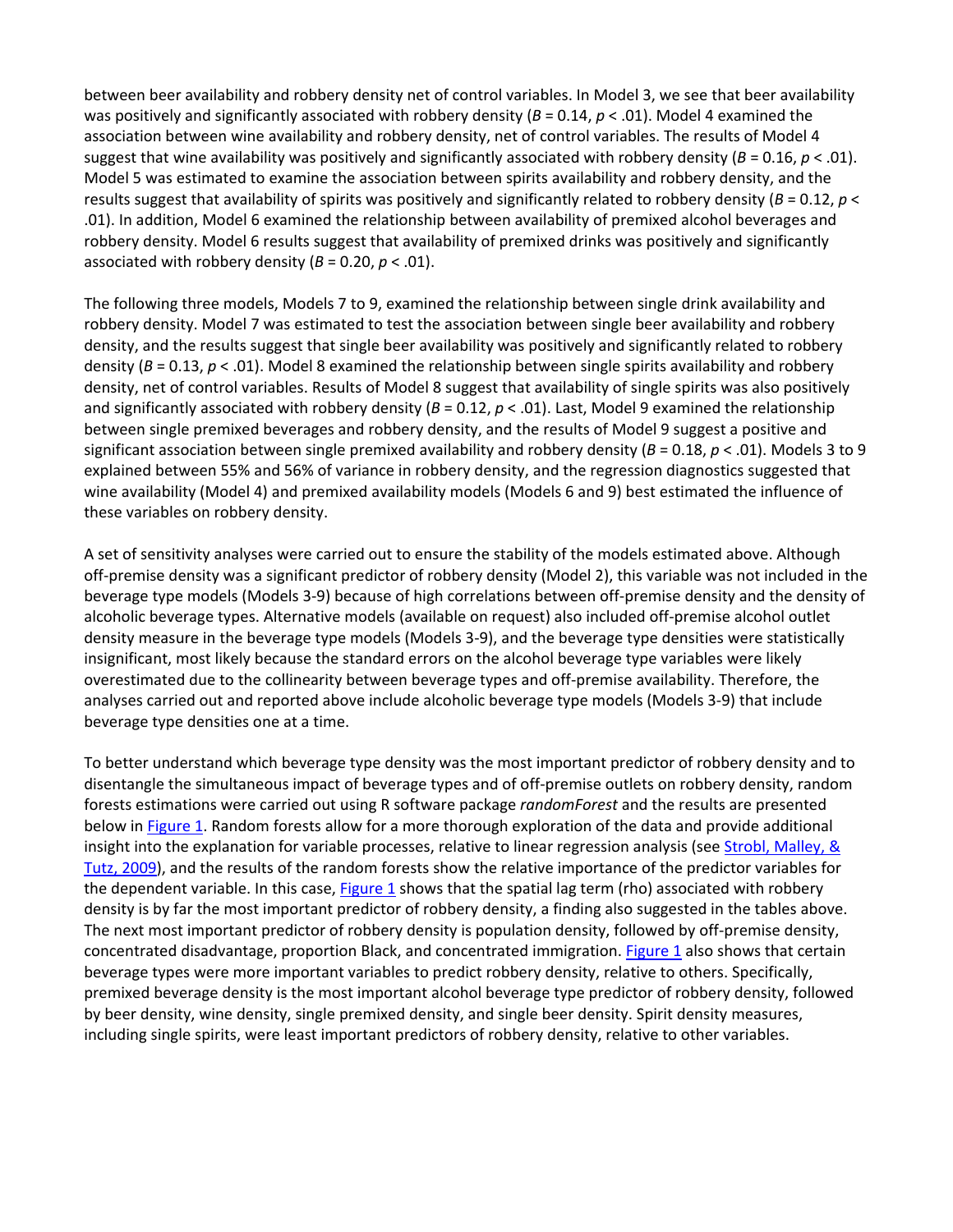



#### Discussion

Violence presents a social and public health threat in the United States and especially in the city of Milwaukee, Wisconsin. Milwaukee is not only among one of the most violent cities in the nation, but it is also a city that has a long history of beer production and consumption, located in a state whose alcohol consumption patterns are rather high. Therefore, it is an ideal research site within which to carry out the examination of alcohol–violence connection and focus on how different beverages can explain violence in Milwaukee's neighborhoods.

Using Milwaukee, Wisconsin, block groups as the units of analysis, crime data from the Milwaukee Police Department, and controlling for several neighborhood characteristics associated with crime, a set of spatially lagged regression models were estimated to determine whether (a) neighborhood characteristics are associated with robbery density; (b) the association exists between alcohol outlet density and robbery density; (c) the availability of beer, wine, and spirits is associated with robbery density; and (d) the availability of single-serve beverages is associated with robbery density. The findings of this study show support for the proposed hypotheses. Areas that are socially disorganized have higher densities of robberies. In addition, areas with higher densities of off-premise alcohol outlets appear to have higher densities of robberies even after controlling for neighborhood characteristics that are often found to be associated with crimes (i.e., population density, concentrated disadvantage, etc.). Last, areas that have higher alcohol beverage densities (regardless of beverage types) also appear to have higher densities of robberies, net of control variables.

The results of this study suggest that although all alcohol beverages (regardless of the type) were related to robberies in Milwaukee, the importance of certain alcohol beverages in predicting robberies was higher for some beverages than others. In sum, it was the premixed drinks, followed by beer, wine, single premixed drinks, and single beer that were more important beverage type variables for robberies, whereas spirits and single spirits were less important. These findings may reflect the drinking patterns of Wisconsinites, who consume most of their alcohol through beer consumption [\(Haughwout & Slater, 2018\)](https://journals.sagepub.com/doi/10.1177/0022042618812406) and alcohol outlets may provide higher availability of beers to respond to consumption patterns of their customers. The consumption of spirits in Wisconsin is almost as high as that of beer [\(Haughwout & Slater, 2018\)](https://journals.sagepub.com/doi/10.1177/0022042618812406), and although spirit availability predicts robberies across Milwaukee neighborhoods, it was not as important of a variable as beer availability was, suggesting that in spite of Wisconsinites' high spirits consumption, the role of spirits was less important for robberies than that of beer. Beverage drinking preferences may vary across age groups, with younger individuals preferring beer over spirits, and their lifestyle could explain their experiences of violence or involvement in violent offending. As youth spend more time in public places, among people they do not know [\(Hindelang,](https://journals.sagepub.com/doi/10.1177/0022042618812406)  [1976\)](https://journals.sagepub.com/doi/10.1177/0022042618812406), they may become vulnerable targets in areas where alcohol availability of beer is higher, especially because increased availability of alcohol is followed by an increase in alcohol consumption, which is followed by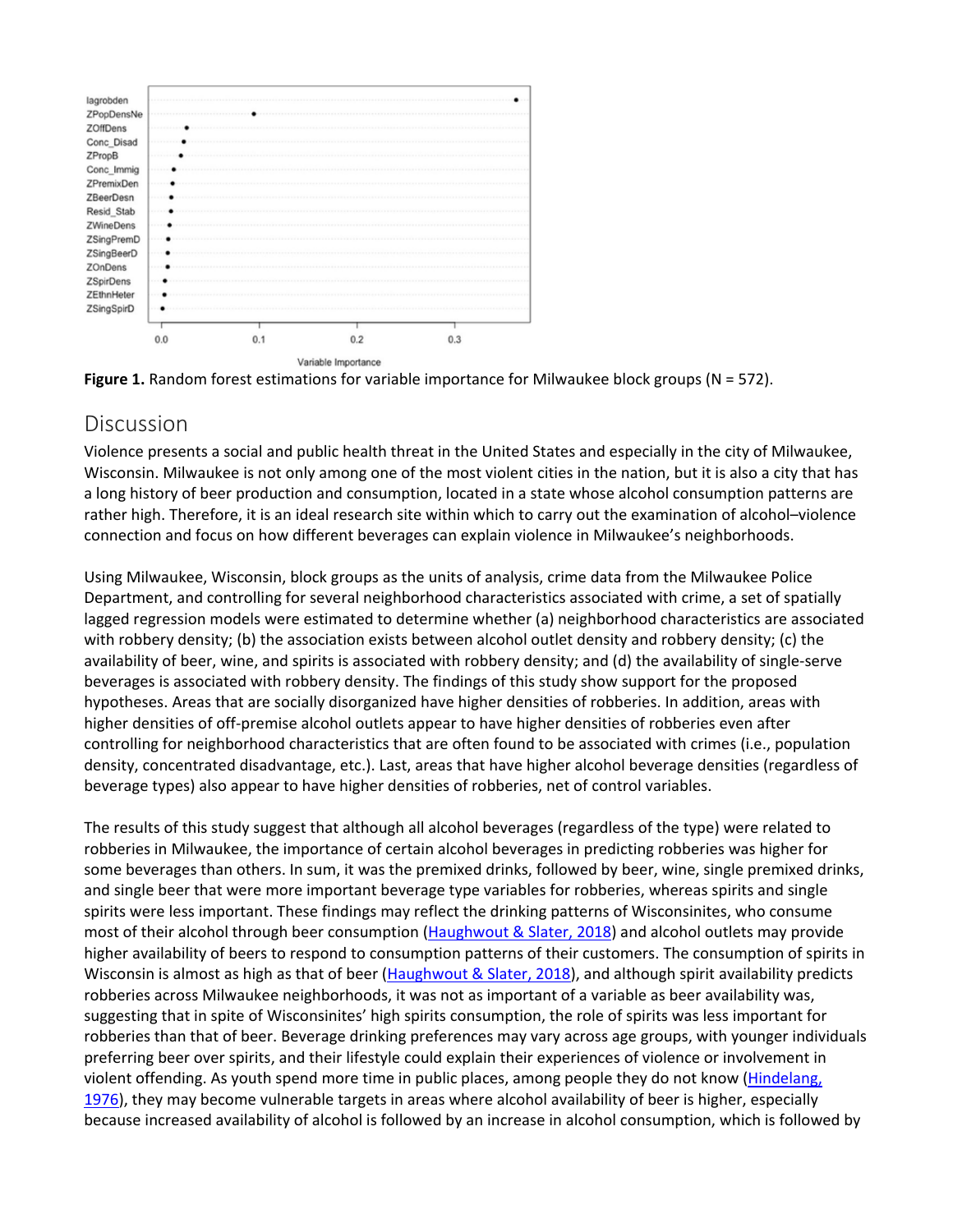an increase in violence [\(Gruenewald, Remer, & Treno, 2009\)](https://journals.sagepub.com/doi/10.1177/0022042618812406). In addition, beverage drinking preferences differ across drinking settings, with spirits consumption more likely to be carried out in private settings, where the risk of robbery victimization is very low, and beer consumption is more common in public settings [\(Norstrom, 1998\)](https://journals.sagepub.com/doi/10.1177/0022042618812406), which provide ample opportunities for robbery victimization.

These findings are similar to previous studies that examined the associations between neighborhood characteristics, alcohol outlet density, and violence (e.g., [Drawve et al., 2016;](https://journals.sagepub.com/doi/10.1177/0022042618812406) [Gruenewald et al., 2006;](https://journals.sagepub.com/doi/10.1177/0022042618812406) [Snowden,](https://journals.sagepub.com/doi/10.1177/0022042618812406)  [2018;](https://journals.sagepub.com/doi/10.1177/0022042618812406) [Snowden et al., 2017\)](https://journals.sagepub.com/doi/10.1177/0022042618812406). In terms of the alcohol beverage characteristics, the findings of this study that single-serve beverages matter for violence are supported by the findings of a prior study in this area. [Parker et](https://journals.sagepub.com/doi/10.1177/0022042618812406)  [al. \(2011\)](https://journals.sagepub.com/doi/10.1177/0022042618812406) also found that areas that had higher average percentage of single-serve availability also had higher violence rate. The association found in the present study between premixed drinks (including single serve) and robberies may be helpful in light of prior studies that suggested that not only are these high alcohol content drinks ready for immediate consumption but also they are particularly targeted at increasing consumption among young females [\(Huckle et al., 2008;](https://journals.sagepub.com/doi/10.1177/0022042618812406) [Jones-Webb et al., 2008\)](https://journals.sagepub.com/doi/10.1177/0022042618812406), who may be at a higher risk of robbery victimization in areas where higher availability of premixed beverages exists.

#### Limitations

There are a few limitations to consider in light of these findings. First, I used data that included incidents that were actually reported to the police, and a large proportion of robberies possibly go unreported. An additional limitation is associated with the unit of analysis (i.e., census block group) used in this study. Although the census block group is a commonly used unit of analysis in neighborhood-level studies of crimes and is better theoretically grounded than the use of census tracts, zip codes, or counties, it contains artificially imposed boundaries that are used to capture neighborhood boundaries, which are typically organically defined. The use of street segments that are comprised of street blocks, or street corners and block faces (e.g., [Braga, Hureau, &](https://journals.sagepub.com/doi/10.1177/0022042618812406)  [Papachristos, 2011;](https://journals.sagepub.com/doi/10.1177/0022042618812406) [Groff & Lockwood, 2014\)](https://journals.sagepub.com/doi/10.1177/0022042618812406) might better represent natural neighborhood boundaries and be a more appropriate spatial unit of analysis. In addition, the alcohol beverage type observations were carried out at only one point in time (i.e., the observers noted the beverages once at each outlet during the observation period), but the robbery data analyzed here include the incidents that occurred during the entire year. Finally, this study does not examine the influence of other characteristics of off-premise alcohol outlets that could also contribute to neighborhood-level robberies. In spite of these limitations, however, this study is carefully designed to advance our understanding of the relationship between alcohol outlets and violence using data from a large urban city. This study does so by using spatially informed models, controlling for several neighborhood characteristics, disaggregating alcohol outlets into different types for the purposes of analyses, and directly examining the role that particular alcohol beverage types play in neighborhood rates of violence.

## Conclusion

Most of the recent empirical studies have examined the role of alcohol outlets and various alcohol outlet types on violent crime (e.g., [Livingston, 2008;](https://journals.sagepub.com/doi/10.1177/0022042618812406) [Sparks, 2011\)](https://journals.sagepub.com/doi/10.1177/0022042618812406), and less is known about the particular characteristics of off-premise alcohol outlets that may generate or attract crime to their locations and immediate surroundings. This study controlled for several structural variables associated with two major theoretical explanations of crime, and examined whether alcohol beverage types were associated with robbery density. These findings of a consistent relationship between all alcohol beverages (regardless of the type) and robbery have clear policy implications for local jurisdictions. This is especially important because the accumulation of empirical evidence consistently suggests that off-premise alcohol outlets are associated with violent crimes. One way to reduce violence is to influence geographical availability of off-premise alcohol outlets via policy mechanisms, such as reducing the number of outlets that are licensed to operate in the area, limiting new alcohol licenses to operate in close proximity to already existing alcohol outlets, or limiting the hours and days during which off-premise alcohol outlets are licensed to operate. In addition, a prior study of a Little Rock, Arkansas city ordinance that required late-operating bars to employ a minimum of two law enforcement officers in and around the outlet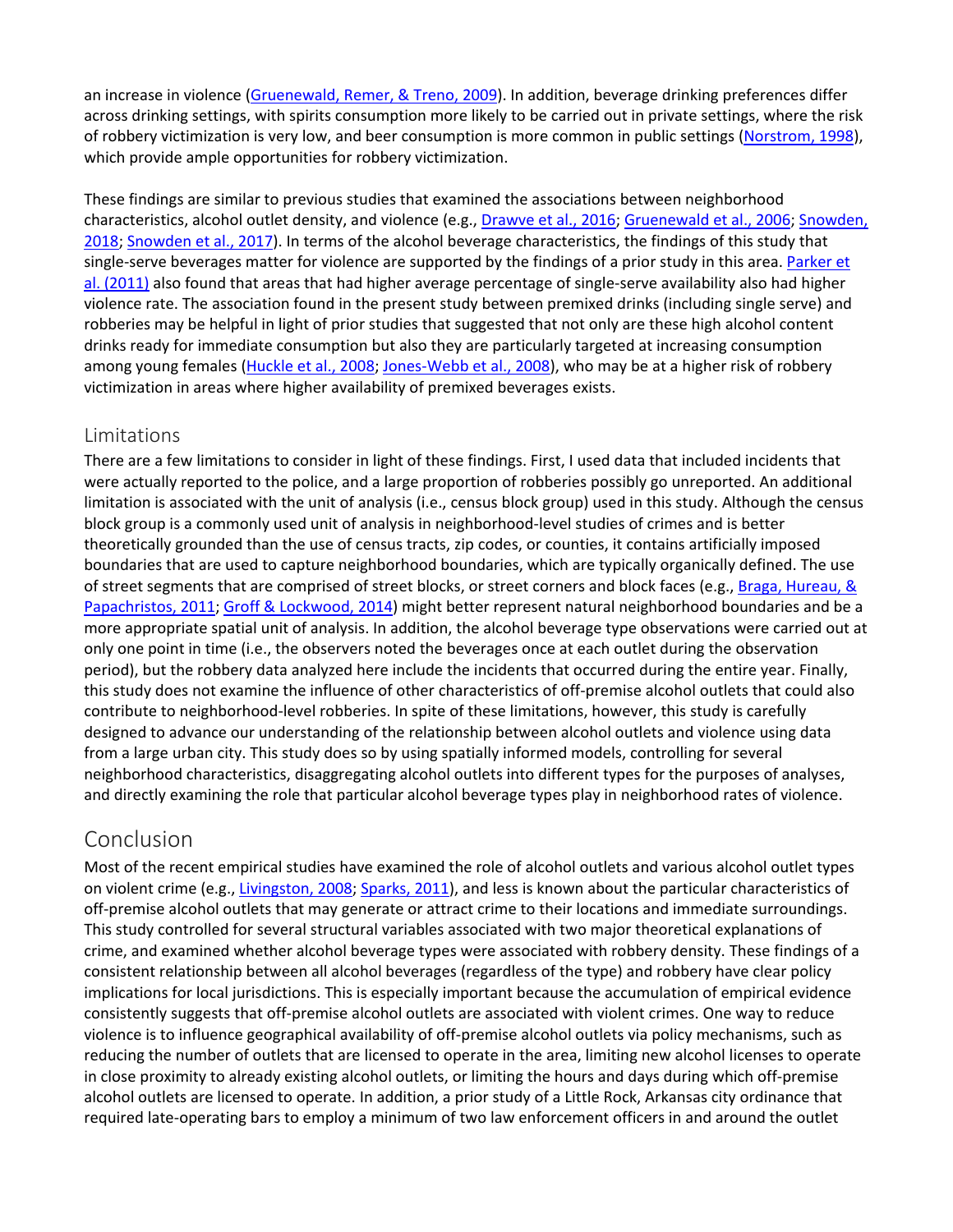suggested that providing an additional level of place managers can reduce crime even in most risky alcohol outlets [\(Burgason, Drawve, Brown,](https://journals.sagepub.com/doi/10.1177/0022042618812406) & Eassey, 2017). Most important, although all types of alcohol beverages are related to robbery rates in neighborhoods, availability of premixed drinks, beer, and wine, as well as that of single premixed drinks and single beers is more important for robberies than spirits. Alcohol policy mechanisms that aim to reduce availability of alcohol drinks in the neighborhoods may be especially important to implement and enforce in areas where there is a high availability of beer and ready-to-drink beverages, which influence consumption patterns among population at a risk of robbery victimization and offending.

## Declaration of Conflicting Interests

The author(s) declared no potential conflicts of interest with respect to the research, authorship, and/or publication of this article.

## Funding

The author(s) disclosed receipt of the following financial support for the research, authorship, and/or publication of this article: This research was supported by Award Number 101X328 from the UWM Research Growth Initiative.

#### References

- Anselin, L. (2013). *Spatial econometrics: Methods and models* (Vol. 4). Dordrecht, Germany: Springer Science & Business Media.
- Anselin, L., Syabri, I., & Kho, Y. (2006). GeoDa: An introduction to spatial data analysis. *Geographical Analysis*, *38*, 5-22.
- Berthelot, E. R., Brown, T. C., Drawve, G., & Burgason, K. A. (2015). The southern pub crawl and brawl: An examination of the alcohol–violence nexus in a southern city. *Deviant Behavior*, *36*, 605-624.
- Braga, A. A., Hureau, D. M., & Papachristos, A. V. (2011). The relevance of micro places to citywide robbery trends: A longitudinal analysis of robbery incidents at street corners and block faces in Boston. *Journal of Research in Crime & Delinquency*, *48*, 7-32.
- Brantingham, P. J., & Brantingham, P. L. (1995). Criminality of place. *European Journal on Criminal Policy and Research*, *3*(3), 5-26.
- Burgason, K. A., Drawve, G., Brown, T. C., & Eassey, J. (2017). Close only counts in alcohol and violence: Controlling violence near late-night alcohol establishments using a routine activities approach. *Journal of Criminal Justice*, *50*, 62-68.
- Cameron, M. P., Cochrane, W., Gordon, C., & Livingston, M. (2016). Alcohol outlet density and violence: A geographically weighted regression approach. *Drug and Alcohol Review*, *35*, 280-288.
- Cohen, L. E., & Felson, M. (1979). Social change and crime rate trends: A routine activities approach. *American Sociological Review*, *44*, 588-608.
- Drawve, G., Thomas, S. A., & Walker, J. T. (2016). Bringing the physical environment back into neighborhood research: The utility of RTM for developing an aggregate neighborhood risk of crime measure. *Journal of Criminal Justice*, *44*, 21-29.
- Furr-Holden, C. D. M., Milam, A. J., Nesoff, E. D., Johnson, R. M., Fakunle, D. O., Jennings, J. M., & Thorpe, R. J., Jr. (2016). Not in my back yard: A comparative analysis of crime around publicly funded drug treatment centers, liquor stores, convenience stores, and corner stores in one mid-Atlantic city. *Journal of Studies on Alcohol and Drugs*, *77*, 17-24.
- Gibbs, J. P., & Martin, W. T. (1962). Urbanization, technology, and the division of labor: International patterns. *American Sociological Review*, *27*, 667-677.
- Graham, K., Bernards, S., Abbey, A., Dumas, T. M., & Wells, S. (2017). When women do not want it: Young female Bargoers' experiences with and responses to sexual harassment in social drinking contexts. *Violence Against Women*, *23*, 1419-1441.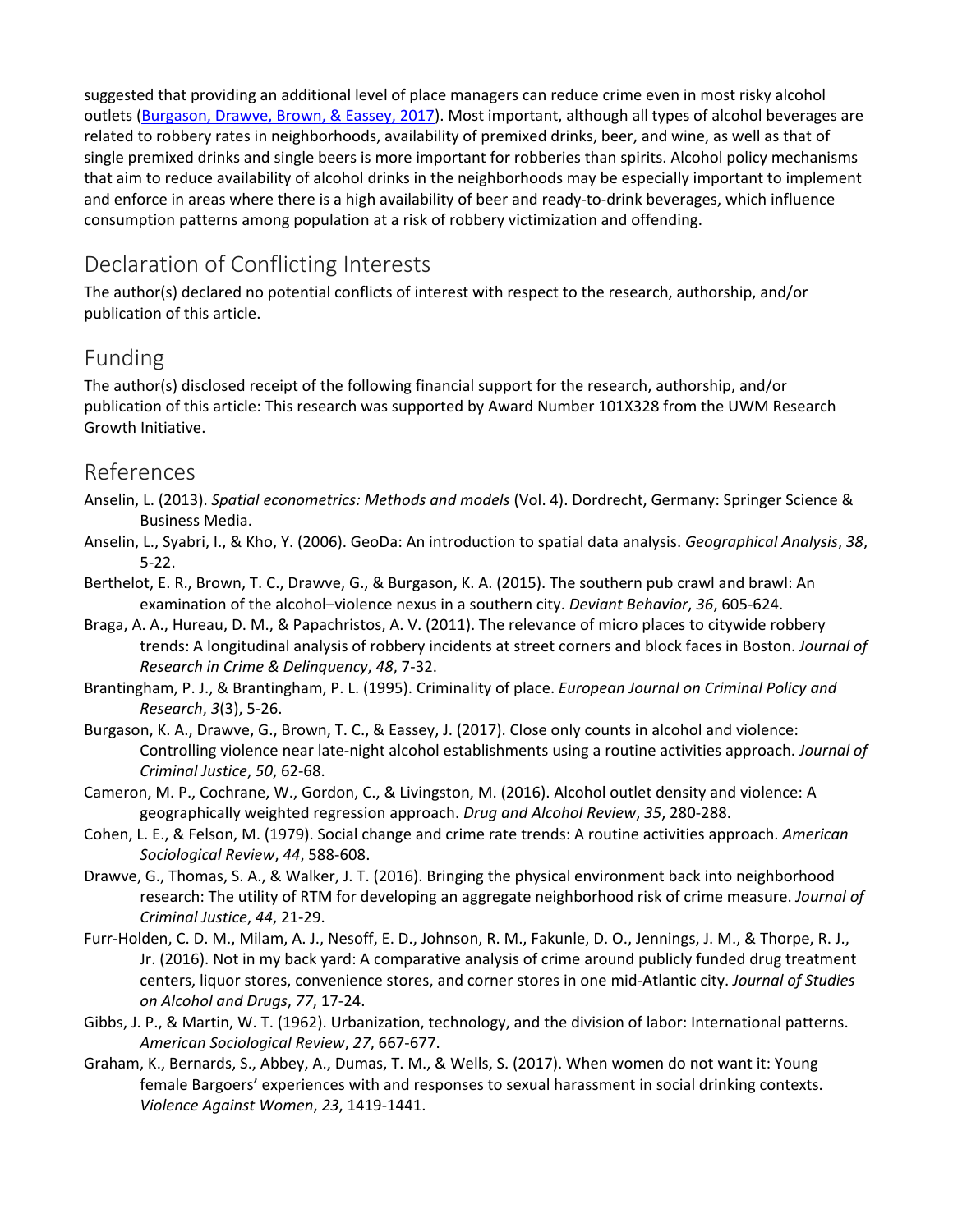- Graham, K., Bernards, S., Osgood, D. W., & Wells, S. (2006). Bad nights or bad bars? Multi-level analysis of environmental predictors of aggression in late-night large-capacity bars and clubs. *Addiction*, *101*, 1569- 1580.
- Graham, K., Osgood, D. W., Zibrowski, E., Purcell, J., Gliksman, L., Leonard, K., . . . Toomey, T. L. (2004). The effect of the Safer Bars programme on physical aggression in bars: Results of a randomized controlled trial. *Drug and Alcohol Review*, *23*, 31-41.
- Groff, E. R., & Lockwood, B. (2014). Criminogenic facilities and crime across street segments in Philadelphia: Uncovering evidence about the spatial extent of facility influence. *Journal of Research in Crime & Delinquency*, *51*, 277-314.
- Gruenewald, P. J., Freisthler, B., Remer, L., LaScala, E. A., & Treno, A. (2006). Ecological models of alcohol outlets and violent assaults: Crime potentials and geospatial analysis. *Addiction*, *101*, 666-677.
- Gruenewald, P. J., Remer, L. G., & Treno, A. J. (2009). Alcohol outlets, crime and disorder in the United States of America. In P. Hadfield (Ed.), *Nightlife and crime: Social order and governance in international perspective* (pp. 19-50). New York: Oxford University Press.
- Haughwout, S. P., & Slater, M. E. (2018). *Surveillance Report #110: Apparent per capita alcohol consumption: National, state, and regional trends, 1977–2016*. Bethesda, MD: National Institute on Alcohol Abuse and Alcoholism.
- Hindelang, M. J. (1976). *Criminal victimization in eight American cities: A descriptive analysis of common theft and assault*. Cambridge, MA: Ballinger.
- Hindelang, M. J. (1978). Race and involvement in common law personal crimes. *American Sociological Review*, *43*(1), 93-109.
- Huckle, T., Sweetsur, P., Moyes, S., & Casswell, S. (2008). Ready to drinks are associated with heavier drinking patterns among young females. *Drug & Alcohol Review*, *27*(4), 398-403.
- Jones-Webb, R., McKee, P., Hannan, P., Wall, M., Pham, L., Erickson, D., & Wagenaar, A. (2008). Alcohol and Malt Liquor Availability and Promotion and Homicide in Inner Cities. *Substance Use & Misuse*, *43*(2), 159-177.
- Livingston, M. (2008). Alcohol outlet density and assault: A spatial analysis. *Addiction*, *103*, 619-628.
- Messner, S. F. (1983). Regional and racial effects on the urban homicide rate: The subculture of violence revisited. *American Journal of Sociology*, *88*, 997-1007.
- Miller, P., Zinkiewicz, L., Hayley, A., Sonderlund, A., Litherland, S., Medew-Ewen, T., . . . Graham, K. (2016). Barroom aggression among Australian men: Associations with heavy episodic drinking, conformity to masculine norms, and personal and perceived peer approval of barroom aggression. *Journal of Studies on Alcohol and Drugs*, *77*, 421-430.
- Morrison, C., Smith, K., Gruenewald, P. J., Ponicki, W. R., Lee, J. P., & Cameron, P. (2016). Relating off-premises alcohol outlet density to intentional and unintentional injuries. *Addiction*, *111*(1), 56-64.
- Norstrom, T. (1998). Effects on criminal violence of different beverage types and private and public drinking. *Addiction*, *93*, 689-699.
- Osgood, D. W., & Chambers, J. M. (2000). Social disorganization outside the metropolis: An analysis of rural youth violence. *Criminology*, *38*, 81-116.
- Parker, R. N., McCaffree, K. J., & Skiles, D. (2011). The impact of retail practices on violence: The case of single serve alcohol beverage containers. *Drug and alcohol review*, *30*(5), 496-504.
- Pridemore, W. A., & Grubesic, T. (2013). Alcohol outlets and community levels of interpersonal violence: Spatial density, type of outlet, and seriousness of assault. *Journal of Research in Crime & Delinquency*, *50*, 132- 159.
- Quick, M., Law, J., & Luan, H. (2017). The influence of on-premise and off-premise alcohol outlets on reported violent crime in the region of Waterloo, Ontario: applying Bayesian spatial modeling to inform land use planning and policy. *Applied Spatial Analysis and Policy*, *10*(3), 435-454.
- Sampson, R. J., & Groves, W. B. (1989). Community structure and crime: Testing social disorganization theory. *The American Journal of Sociology*, *94*, 774-802.